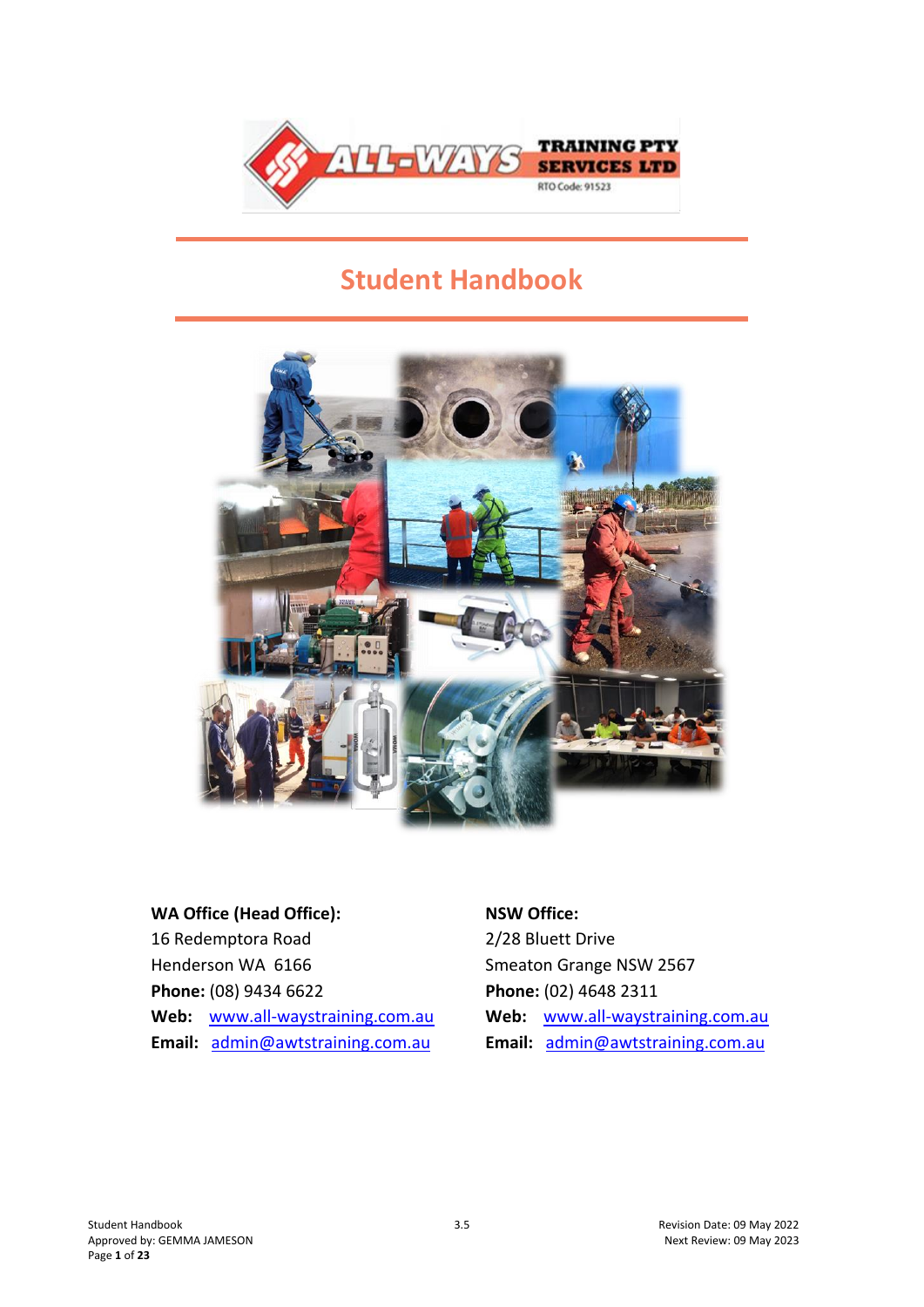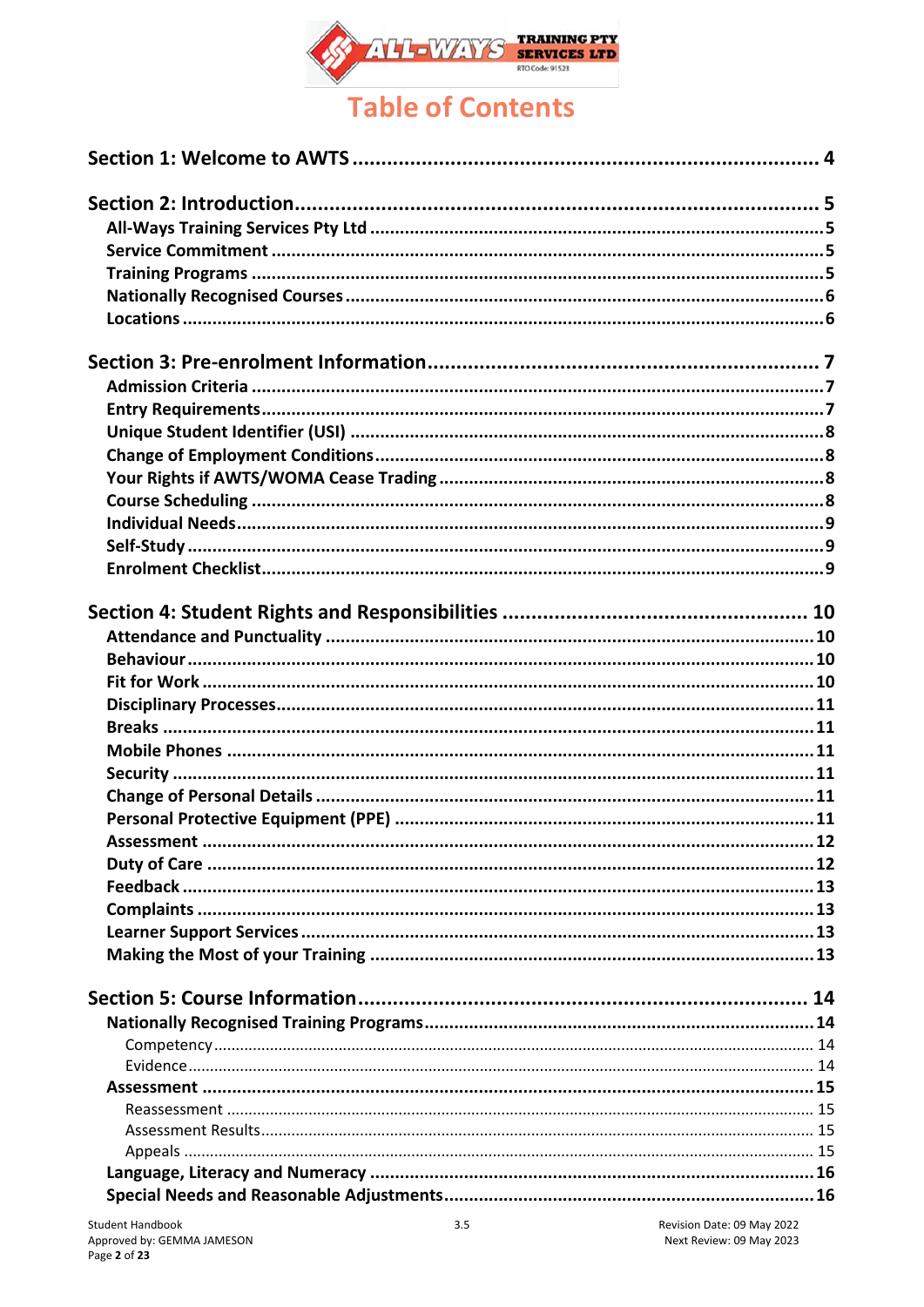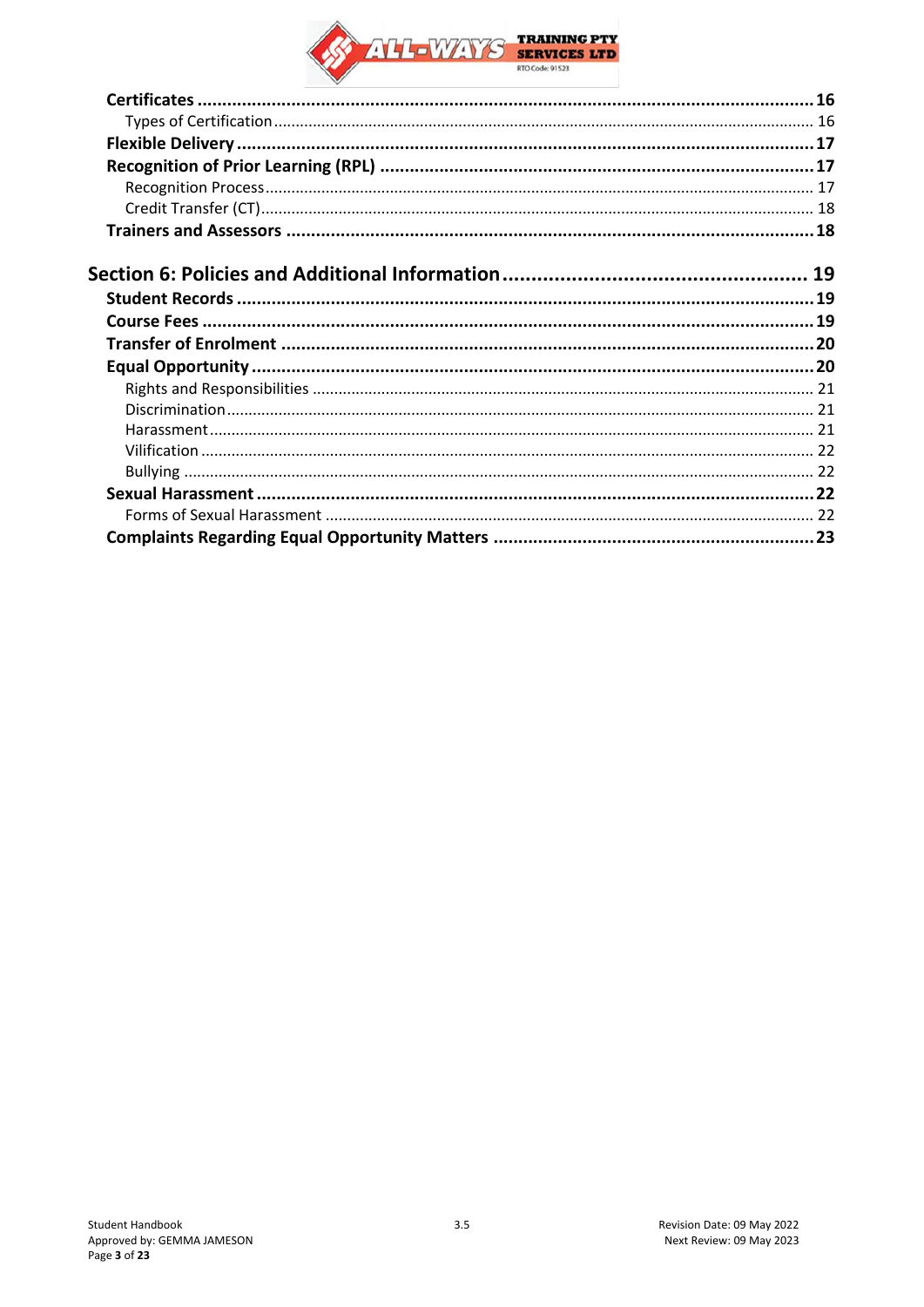

## <span id="page-3-0"></span>**Section 1: Welcome to AWTS**

Thank you for choosing All-Ways Training Services (AWTS) (RTO code 91523) and allowing us to play a role in your learning journey.

We pride ourselves on our professional, flexible learning options and aim to provide you with the best experience possible to achieve your learning goals.

I look forward to hearing of your accomplishments and providing support where I can. I trust you will enjoy your time with us and wish you every success in your learning. Good luck!

Ian Blevin **Chief Executive Officer All-Ways Training Services (AWTS) Pty Ltd**

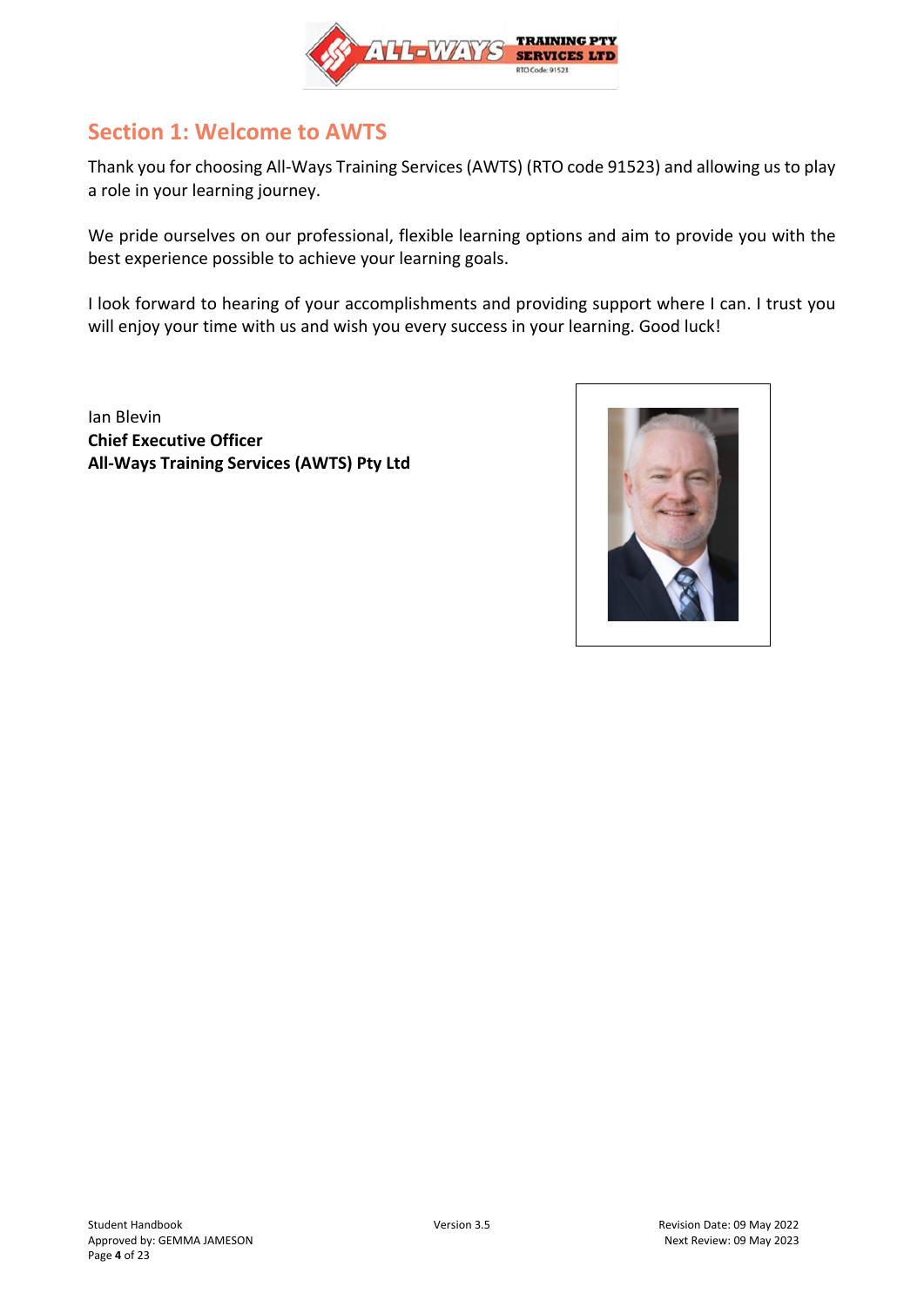

## <span id="page-4-0"></span>**Section 2: Introduction**

This handbook will help you make an informed decision about enrolling with us and will provide all the information you may require as a student with AWTS.

## <span id="page-4-1"></span>**All-Ways Training Services Pty Ltd**

Thank you for considering training with us.

AWTS is a Registered Training Organisation (RTO) registered with the VET Regulator, under RTO Code 91523. We are dedicated to providing industry-based training which complements high pressure water jetting operations in a range of environments, such as offshore processing and subsea, underground/above ground mining, refining process, food industry, vacuum loading, robotic machinery and accessories.

AWTS aims to deliver high quality, innovative and engaging training that is relevant to students, employers and industry. Our commitment to continuous improvement means we are constantly developing and improving resources, processes and facilitation methods to remain ahead in technology and industry standards. We value and welcome your feedback.

AWTS engages a third party, WOMA (Australia) Pty Ltd (WOMA), to deliver training. Essentially this means that your trainer comes from a technical and industrial high pressure water jetting background (WOMA), while AWTS takes care of full compliance with all industry and registered training organisation standards.

### <span id="page-4-2"></span>**Service Commitment**

AWTS is committed to providing quality training and assessment services, delivering:

- Training and assessment services that meet industry needs and trends;
- High quality, innovative and engaging training;
- A student-centred approach;
- A supportive and open learning environment;
- Qualified trainers and assessors with the necessary skills and experience;
- Training which is continuously reviewed and improved;
- Qualified, competent and confident students to the industry.

### <span id="page-4-3"></span>**Training Programs**

AWTS delivers a range of training programs, both accredited and non-accredited, which we conduct as public or customised courses for students and industry. Our holistic approach ensures student needs are met. Accredited programs have been approved by State and/or Commonwealth Government.

If you are unsure which course best suits your requirements, please contact us and we will be happy to discuss the options.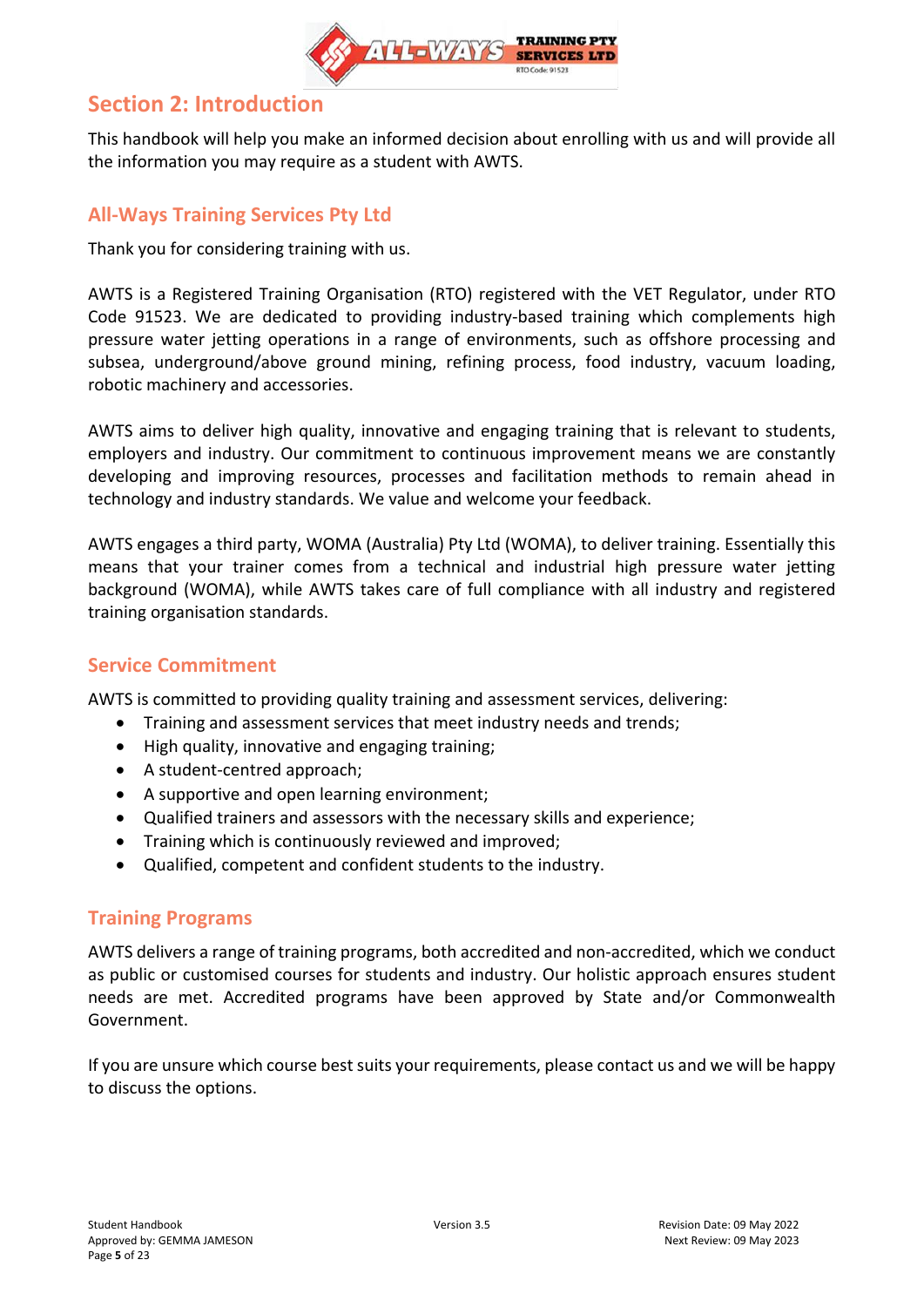

## <span id="page-5-0"></span>**Nationally Recognised Courses**

| <b>Skillset</b>                                                                | Unit of Competencies in Skillset                                                                                                                                                                                                                                               |
|--------------------------------------------------------------------------------|--------------------------------------------------------------------------------------------------------------------------------------------------------------------------------------------------------------------------------------------------------------------------------|
| $MSMSS00017 - Use high$<br>pressure water jetting<br>equipment (Release 1)     | MSMPER200 - Work in accordance with an issued permit (Release 1)<br>MSMWHS110 - Follow emergency response procedures (Release 1)<br>MSMWHS200 - Work safely (Release 3)<br>MSMWJ202 - Use high pressure water jetting equipment (Release 1)                                    |
| MSMSS00018 - Operate<br>a high pressure water<br>jetting system (Release<br>1) | MSMPER200 - Work in accordance with an issued permit (Release 1)<br>MSMWHS110 - Follow emergency response procedures (Release 1)<br>MSMWHS200 - Work safely (Release 3)<br>MSMWJ304 - Operate a high pressure water jetting system (Release 1)                                 |
| MSMSS00005 - Operate<br>a drain cleaning system<br>(Release 2)                 | MEM09002B Interpret technical drawing (Release 1)<br>MSMPER200 Work in accordance with an issued permit (Release 1)<br>MSMWHS110 Follow emergency response procedures (Release 1)<br>MSMWHS200 Work safely (Release 3)<br>MSMWJ302 Operate a drain cleaning system (Release 1) |
| MSMSS00006 - Operate<br>a vacuum loading system<br>(Release 2)                 | MSMPER200 Work in accordance with an issued permit (Release 1)<br>MSMWHS110 Follow emergency response procedures (Release 1)<br>MSMWHS200 Work safely (Release 3)<br>MSMWJ303 Operate a vacuum loading system (Release 1)                                                      |

We also offer any Unit of Competency listed in the above skillsets.

As an RTO, AWTS is bound to comply with the Standards for Registered Training Organisations 2015. Training services provided to students follow policies and processes developed to meet the VET Quality Framework and the Standards for Registered Training Organisations (RTOs) 2015.

AWTS operates in both Workplace Health and Safety (WHS) and Occupational Health and Safety (OHS) jurisdictions. For the purposes of AWTS documents, the terms WHS and OHS have the same meaning and are interchangeable as dictated by the jurisdiction in which the training is being conducted.

### <span id="page-5-1"></span>**Locations**

AWTS has training sites in WA and NSW. We are also able to offer on-site training (by arrangement).

| <b>WA Office (Head Office):</b>  | <b>NSW Office:</b>               |
|----------------------------------|----------------------------------|
| 16 Redemptora Road               | 2/28 Bluett Drive                |
| Henderson WA 6166                | Smeaton Grange NSW 2567          |
| Phone: (08) 9434 6622            | Phone: (02) 4648 2311            |
| Web: www.all-waystraining.com.au | Web: www.all-waystraining.com.au |
| Email: admin@awtstraining.com.au | Email: admin@awtstraining.com.au |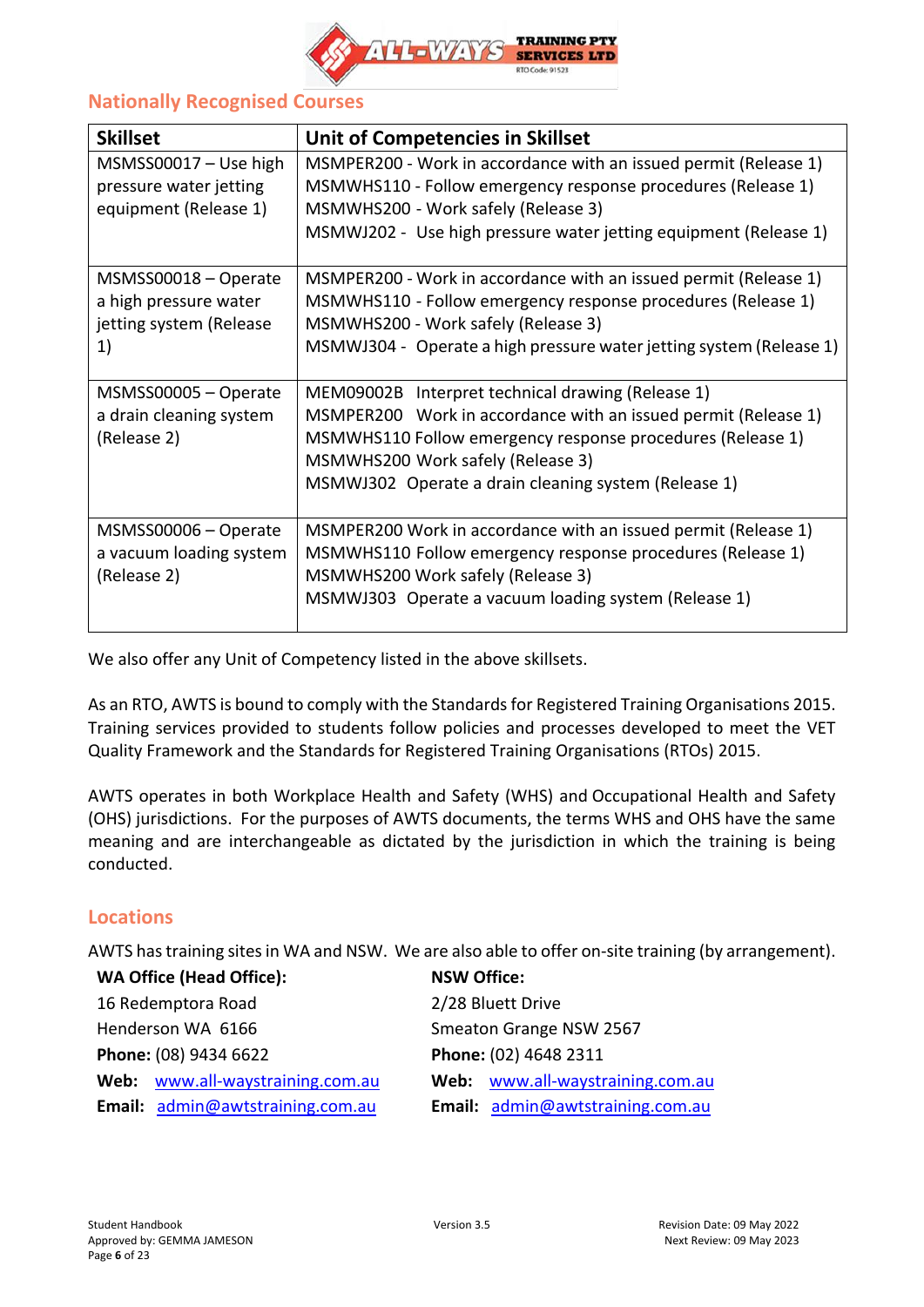

## <span id="page-6-0"></span>**Section 3: Pre-enrolment Information**

## <span id="page-6-1"></span>**Admission Criteria**

To enrol in any of the nationally accredited courses run by AWTS, the following criteria must be met:

- 1. Students must be 18 years of age or older.
- 2. Students must meet the required level of language, literacy and numeracy skills for the course.
- 3. Due to Health and Safety legislation and requirements of the job, students are required to advise AWTS of any learning or physical disabilities. Students must be able to undertake the following physical duties:
	- a. Climb on platforms;
	- b. Stand for long periods of time;
	- c. Support a pushing or pulling force;
	- d. Lift, push and pull in accordance with Safe Work Australia Guidelines.
- 4. Provide one form of Government issued photo identification e.g. Driver's Licence, Passport.
- 5. If an Australian Citizen or Permanent Resident; copy of Medicare Card, Australian Birth Certificate or Australian passport.
- 6. If not an Australian Citizen or Permanent Resident; copy of passport. With student's permission, AWTS will then conduct a VEVO check to ensure eligibility to study.
- 7. USI (Unique Student Identification) must be provided. If you do not have a USI, please go to [https://www.usi.gov.au](https://www.usi.gov.au/) to obtain one.
- 8. For training conducted at locations other than AWTS sites, proof of the student's induction on the agreed training site must be supplied.
- 9. Students must provide proof of vaccination against COVID-19.

Where a student requests AWTS to waive any admission criteria for a special circumstance, the Director (or Director's delegate) will have sole discretion as to whether we will proceed with enrolment.

## <span id="page-6-2"></span>**Entry Requirements**

If attending an Operator course (MSMSS00018 - Operate a high pressure water jetting system), there are 2 pre-requisites for the unit MSMWJ304 - Operate a high pressure water jetting system:

- 1. Evidence of a minimum of 120 hours experience on a variety of Class B water jetting tools e.g. gun, flexi-lance, tank cleaning head. Evidence may be in the form of a Log Book or a Statutory Declaration, or where the course has been booked by a student's employer, an Evidence Letter on letter-headed paper from the employer; AND
- 2. Students must already hold MSMWJ202 Use high pressure water jetting equipment. (Students who do not hold this unit but hold MSMSS00003 – Use high pressure water jetting or MSMSS00004 – Operate a high pressure water jetting system may apply for Recognition of Prior Learning, please contact us for details)

Note: The Operator course if the only AWTS course with entry requirements (stipulated by the training package).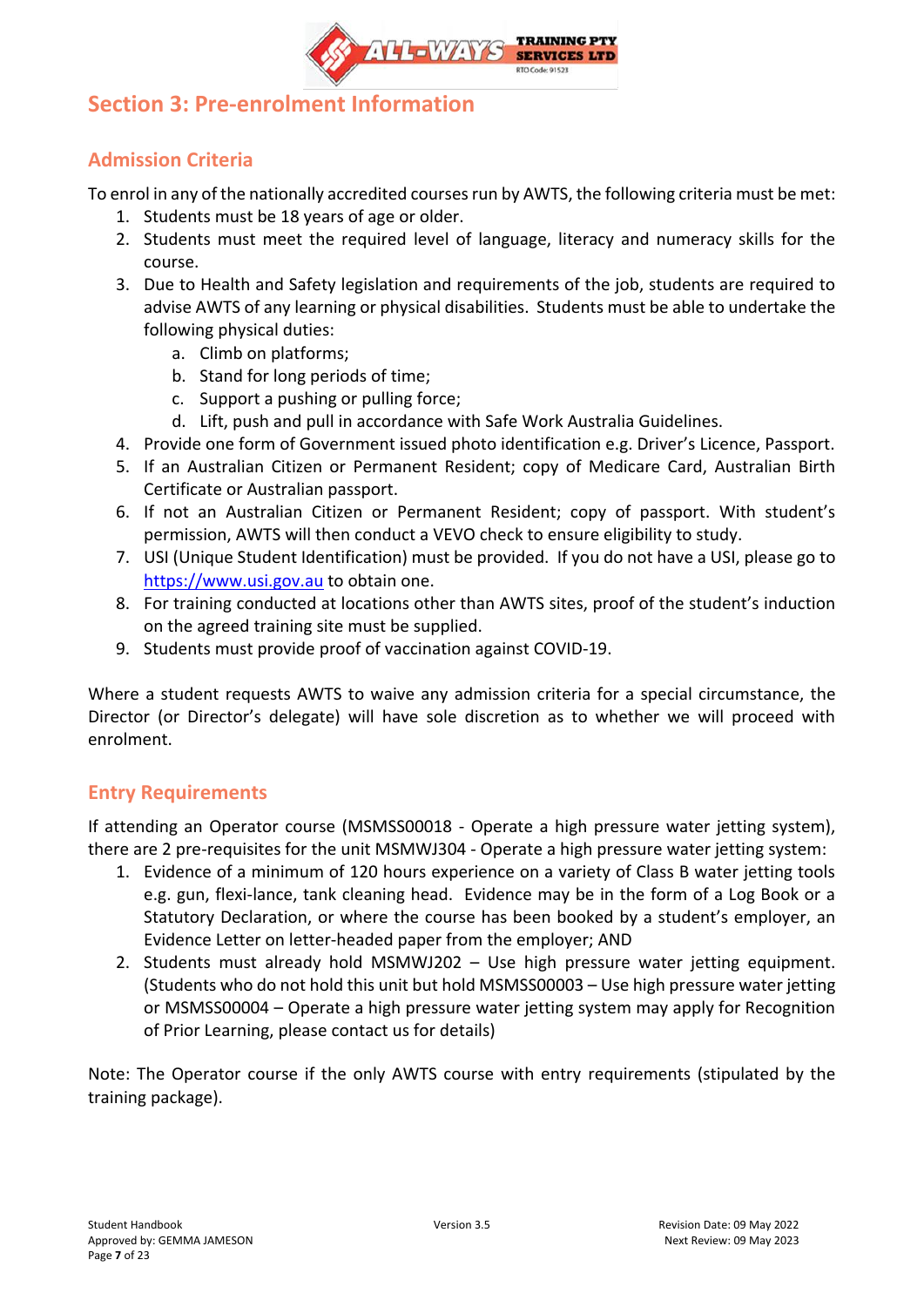

## <span id="page-7-0"></span>**Unique Student Identifier (USI)**

You will need a USI in order to enrol with AWTS. Legally, a Registered Training Organisation (RTO) can only issue a Vocational Education and Training (VET) qualification or a VET statement of attainment to someone with a USI, unless that person has been granted an exemption.

If you do not know your USI or do not already have a USI, please visit the USI website: <https://www.usi.gov.au/students/get-a-usi>

AWTS has policies in place to ensure that student USI's are not collected, used or disclosed to anyone other than the student or for any purpose other than those set out in legislative guidelines.

If you wish to apply for an exemption from having a USI, you must complete the online application available here:<https://www.usi.gov.au/students/individual-exemptions>

### **The actual and potential consequences of not being assigned a USI include:**

- you will not be able to obtain an authenticated VET transcript through your USI account which provides consolidated information about any VET courses, modules or units of competency undertaken by you since 1 January 2015
- your transcript will not include information on any VET study you did while you had an exemption. If you decide to get a USI in the future, you won't be able to provide your transcript to an RTO which may assist with enrolments or credit transfers.

## <span id="page-7-1"></span>**Change of Employment Conditions**

If at any time between enrolment and the issuing of certification a student's employment status changes, the student may, in writing, alter their enrolment information/instruction.

After a change in employment conditions, the student may continue with the course at their own cost (at the advertised cost of the course at the time).

If a student has successfully completed a training course but their employer does not pay the appropriate course fees to AWTS, a student may pay for the course themselves, at the advertised rate, to obtain their certification.

### <span id="page-7-2"></span>**Your Rights if AWTS/WOMA Cease Trading**

In the unlikely event that AWTS or WOMA cease trading after you have enrolled with us, we will:

- Refund any course fees already paid
- Refer you to another RTO.

### <span id="page-7-3"></span>**Course Scheduling**

All courses (with the exception of corporate group bookings) must have a minimum of five participants in order to run. The maximum number of students per course is always ten. Courses are scheduled in advance but AWTS reserves the right to move course dates where necessary. If we need to move course dates, we will advise students as early as possible and we will work with them to find suitable alternative course dates.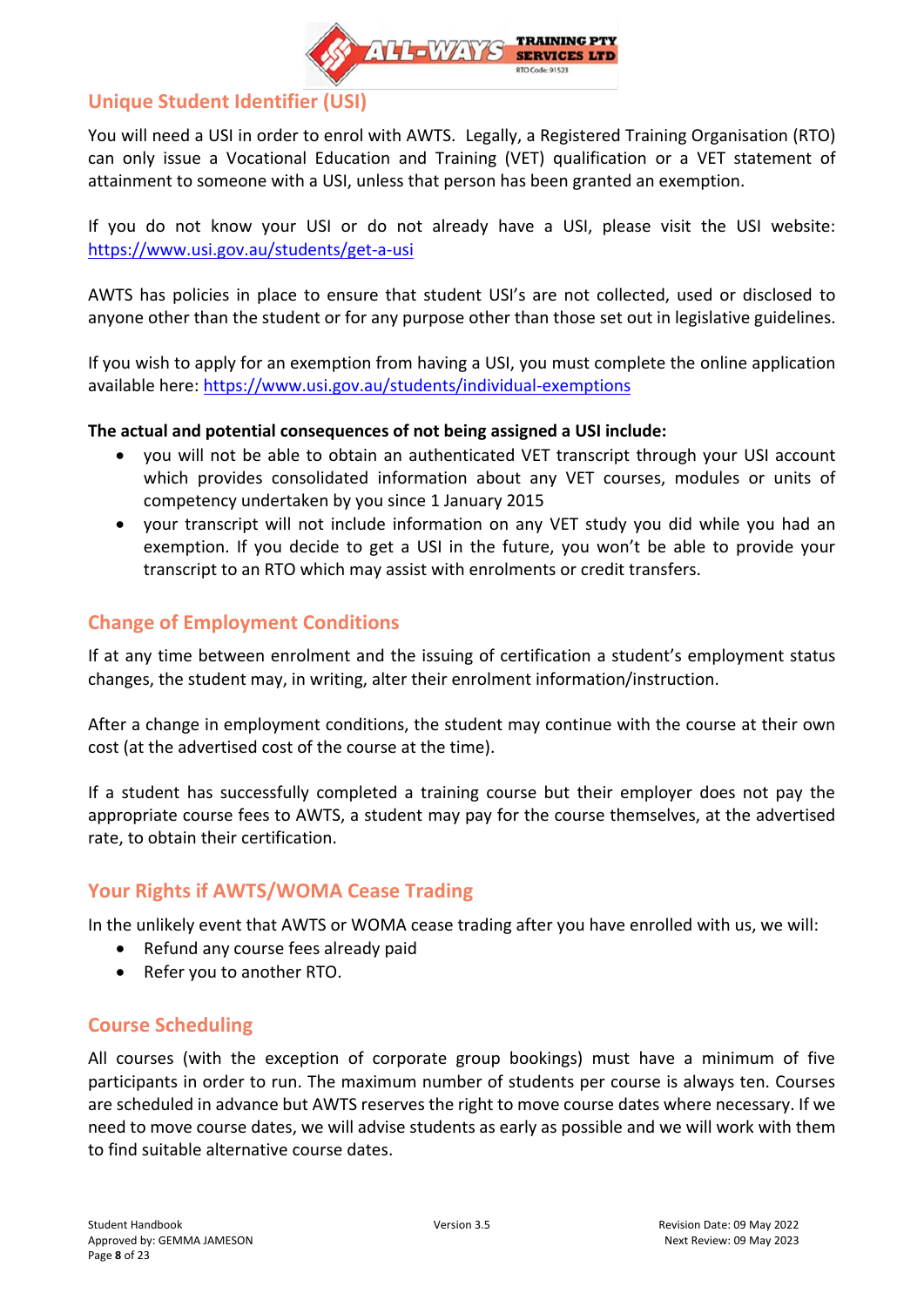

### <span id="page-8-0"></span>**Individual Needs**

We are committed to addressing your individual needs as much as possible. We're happy to discuss your individual needs prior to (or upon) course commencement and will do our best to meet them. A list of External Support Services is available on our [website.](https://www.all-waystraining.com.au/student-info/)

The courses we offer are all short in duration (2 days or less) and are prescriptive in technical content. Our trainers/assessors will work with you to draw on and incorporate your existing skills, knowledge and experience. We will also take into consideration your language, literacy and numeracy needs, your personal welfare needs and your academic study needs. Please ensure that you inform us of your individual needs as soon as possible.

### <span id="page-8-1"></span>**Self-Study**

Upon enrolment, you will be sent the Course Workbook for self-study purposes. To ensure that you are ready for the course, you are encouraged to read the document prior to attending. If you have any concerns or questions regarding the self-study materials, please contact us.

### <span id="page-8-2"></span>**Enrolment Checklist**

The following checklist indicates all of the information/documentation you will need to complete your enrolment.

| Register for a USI/have your USI number available (this must be entered on your<br>enrolment form)                                |  |
|-----------------------------------------------------------------------------------------------------------------------------------|--|
| One form of photo identification, for example:<br>Current Driver's License<br>Passport                                            |  |
| Medicare Card, Australian Passport or Australian Birth Certificate if you have one                                                |  |
| Copy of your passport if not an Australian Citizen                                                                                |  |
| RPL Application (if relevant)                                                                                                     |  |
| Credit Transfer Application (If relevant)                                                                                         |  |
| If seeking RPL/Credit Transfer: Any qualifications, certificates, statements of attainment                                        |  |
| If enrolling in Operator Skillset or Operator Upgrade course: Log Book, Statutory<br>Declaration or Evidence Letter from employer |  |
| Evidence of COVID-19 vaccination (minimum of two doses)                                                                           |  |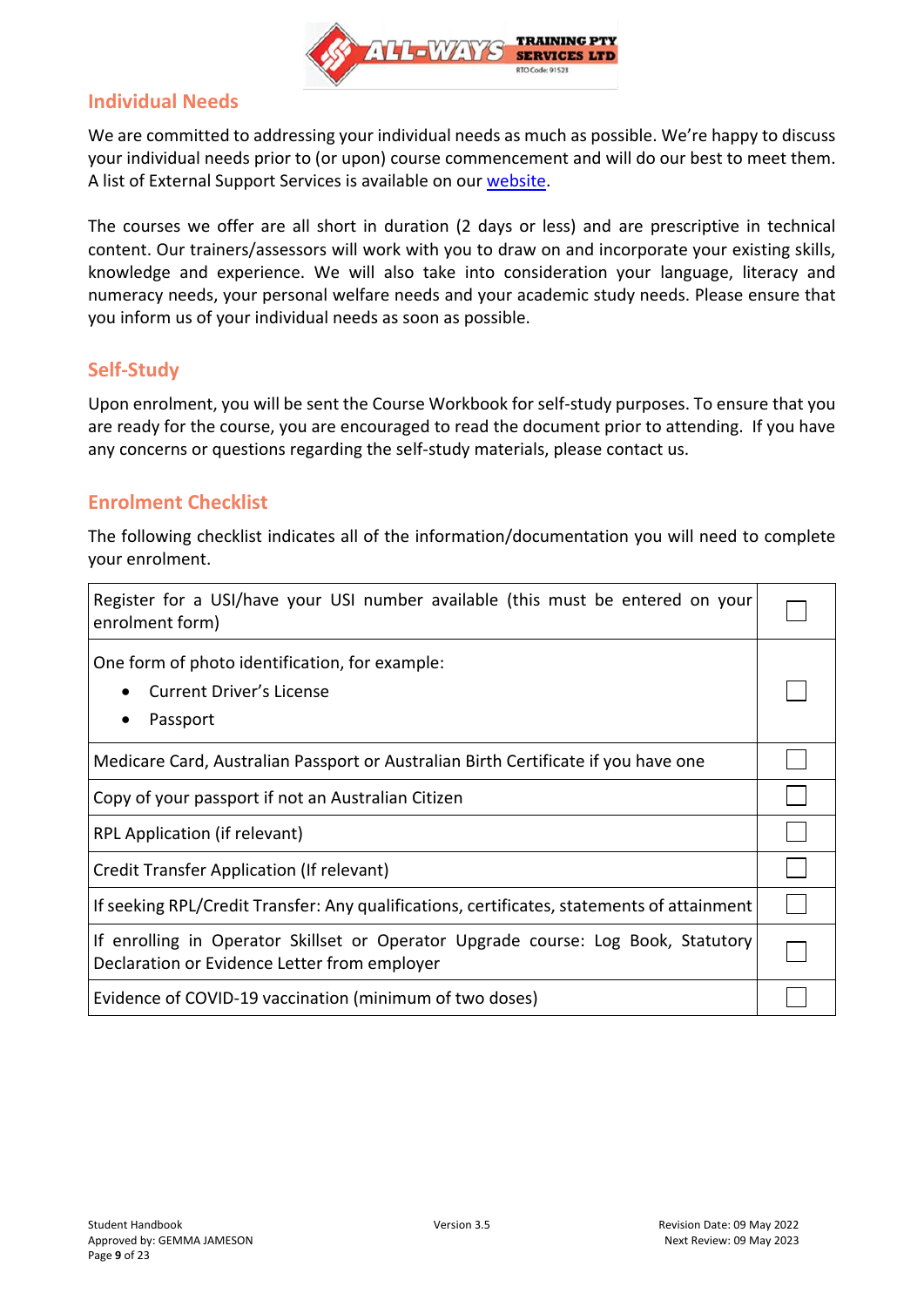

## <span id="page-9-0"></span>**Section 4: Student Rights and Responsibilities**

<span id="page-9-1"></span>Please familiarise yourself with the following guidelines regarding your obligations as a student.

## **Attendance and Punctuality**

Attendance is recorded each day. These records are required for both learning and health and safety reasons. It is expected that students arrive to class on time and remain for the full duration of the course.

Students must be ready to commence training at the times set by the trainer to ensure that there is adequate time to cover all necessary content and that other students are not disadvantaged. Any student arriving late (to the start of any day of the course or returning late from any breaks) may be asked to leave the course at the trainer's discretion and in this event, the student will not be eligible for a refund.

Should you unexpectedly need to leave a class/course early, you must advise the trainer/assessor before leaving.

Where a student has been unable to complete a course due to unforeseen circumstances, they must arrange to complete the course within 3 months of the original start date. If the course is not completed within 3 months of the original start date, the student will need to arrange to re-sit the full course at full cost.

### <span id="page-9-2"></span>**Behaviour**

Students are expected to behave appropriately, in a mature and professional manner at all times. Misconduct will not be tolerated and students may be asked to leave the course, at the trainer's discretion, in the event of inappropriate behaviour. There will be no refund of fees if this situation is to arise.

Misconduct includes:

- Any offensive conduct or unlawful activity (e.g. theft, fraud, violence, assault);
- Interfering with another person's property;
- Removing, damaging or mistreating AWTS property or equipment;
- Cheating/plagiarism;
- Interfering with another student's ability to learn through disruptions during training;
- Breach of confidentiality;
- Inappropriate language;
- Serious negligence, including WHS/OHS non-compliance;
- Discrimination, harassment, intimidation or victimisation;
- Being affected by drugs or alcohol and being unfit to participate in learning activities;
- Bullying, disrespectful and/or discourteous behaviour.

### <span id="page-9-3"></span>**Fit for Work**

Students who are not fit for work (appear to be under the influence of alcohol, drugs or other illegal substances, or falling asleep in class) or who do not have the correct PPE, will not be allowed to take part in the training course for health and safety reasons. There will be no refund of fees if this situation is to arise.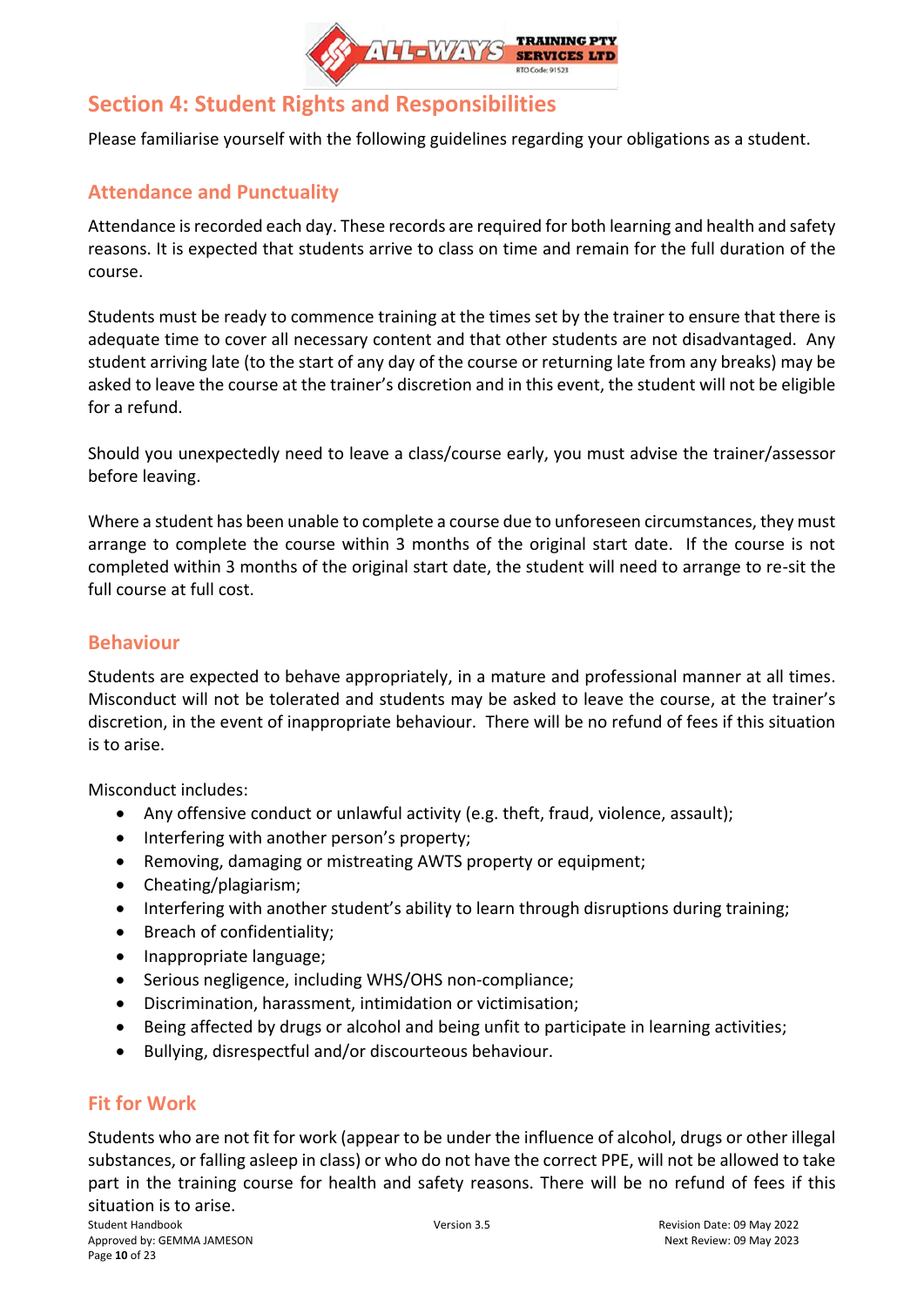

### <span id="page-10-0"></span>**Disciplinary Processes**

AWTS may implement student discipline processes should a student be found to be acting inappropriately (see 'Behaviour' heading above and 'Assessment' heading below).

Any breaches of discipline will result in the student being given a verbal warning.

Further disciplinary processes may include:

- The student being asked to justify why they should continue to participate in the learning group;
- Suspension from the training room;
- Expulsion from the training room; or
- Expulsion from the training course with no refund of fees.

### <span id="page-10-1"></span>**Breaks**

Your trainer will advise timings for all breaks. Typically, the following break times have been allocated, however they may vary:

- 15 minutes for morning and afternoon tea breaks
- 30 minutes for lunch breaks

AWTS will provide morning tea (tea, coffee and biscuits available), however students will need to provide their own lunch. There are lunch bars within walking distance of AWTS venues.

### <span id="page-10-2"></span>**Mobile Phones**

**All phones must be turned off during training**, as a courtesy to the trainer/assessor and other students. In an emergency where you need to be contacted, please advise your trainer/assessor so that arrangements can be made.

### <span id="page-10-3"></span>**Security**

Do not leave bags or other valuables unattended. Although the building may be reasonably secure, you are ultimately responsible for your own belongings. AWTS accepts no responsibility for any belongings which may be stolen or go missing.

### <span id="page-10-4"></span>**Change of Personal Details**

Students are required to ensure their personal details recorded with AWTS are up-to-date at all times. Should your circumstances or details change, please contact our office to advise us as soon as possible.

### <span id="page-10-5"></span>**Personal Protective Equipment (PPE)**

For the safety of all students and co-workers, AWTS requires that the following minimum industrial clothing and PPE must be worn during training at any site:

As a student you must supply and wear;

• Industrial clothing in accordance with site requirements (at AWTS sites: long sleeved shirt and trousers or overalls);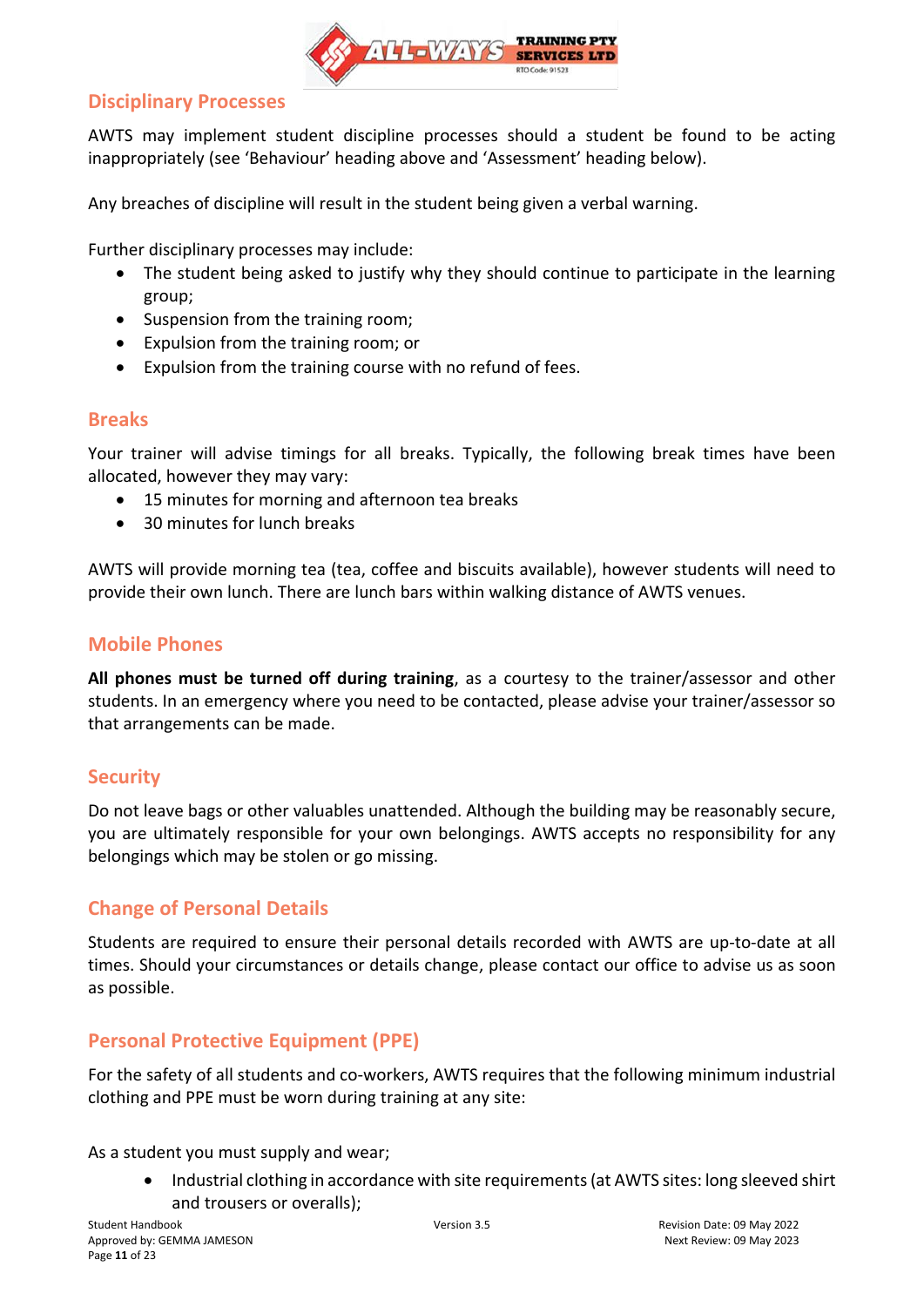

- Industrial footwear with protected toe cap (either steel or composite construction);
- Protective industrial work gloves;
- Head protection (at AWTS sites: either a safety hat or sun hat);
- Eye protection (glasses or mono goggles); and
- Hearing protection (ear plugs or muffs).

NOTE**:** For safety reasons, students who do not supply and wear the correct PPE may not be able to complete the course.

In addition, and in accordance with the requirements of relevant Standards and Safety Guidelines, the following specific PPE will be supplied, as required, by AWTS if training is delivered at AWTS sites, or supplied by the site owner if the training is delivered at an approved AWTS client site:

- Body armour, foot and lower leg protection;
- Face shield; and
- Respiratory Protection (if deemed necessary by the Hazard Assessment).

NOTE: When training is delivered at an approved AWTS client site, minimum industrial clothing and PPE will be dictated by the relevant Site Hazard Assessment and the site requirements.

### <span id="page-11-0"></span>**Assessment**

The details of how we will assess you are contained in Section 5 of this handbook. Your duty as a student is to ensure that you comply with all assessment rules. The following will not be tolerated and will result in expulsion from the training course with no refund of fees:

**Cheating -** All assessments must be 100% your own work. Cheating or using another person's work as your own will not be tolerated.

**Collusion -** Collusion is the presentation of work, which is the result in whole or in part of unauthorised collaboration with another person or persons.

### <span id="page-11-1"></span>**Duty of Care**

Under Workplace Health and Safety legislation, students have a duty of care to maintain a safe environment for both themselves and their fellow students.

Should you be involved in an accident which results in personal injury and/or damage to equipment or facilities, notify your trainer/assessor immediately.

If you have a personal health condition which may become critical while attending training, please advise us before commencing the course. All information will be treated in strict confidence and is only required to ensure that AWTS can provide support or treatment should an emergency arise.

Emergency procedures and exit plans will be discussed during the AWTS site induction and must be followed.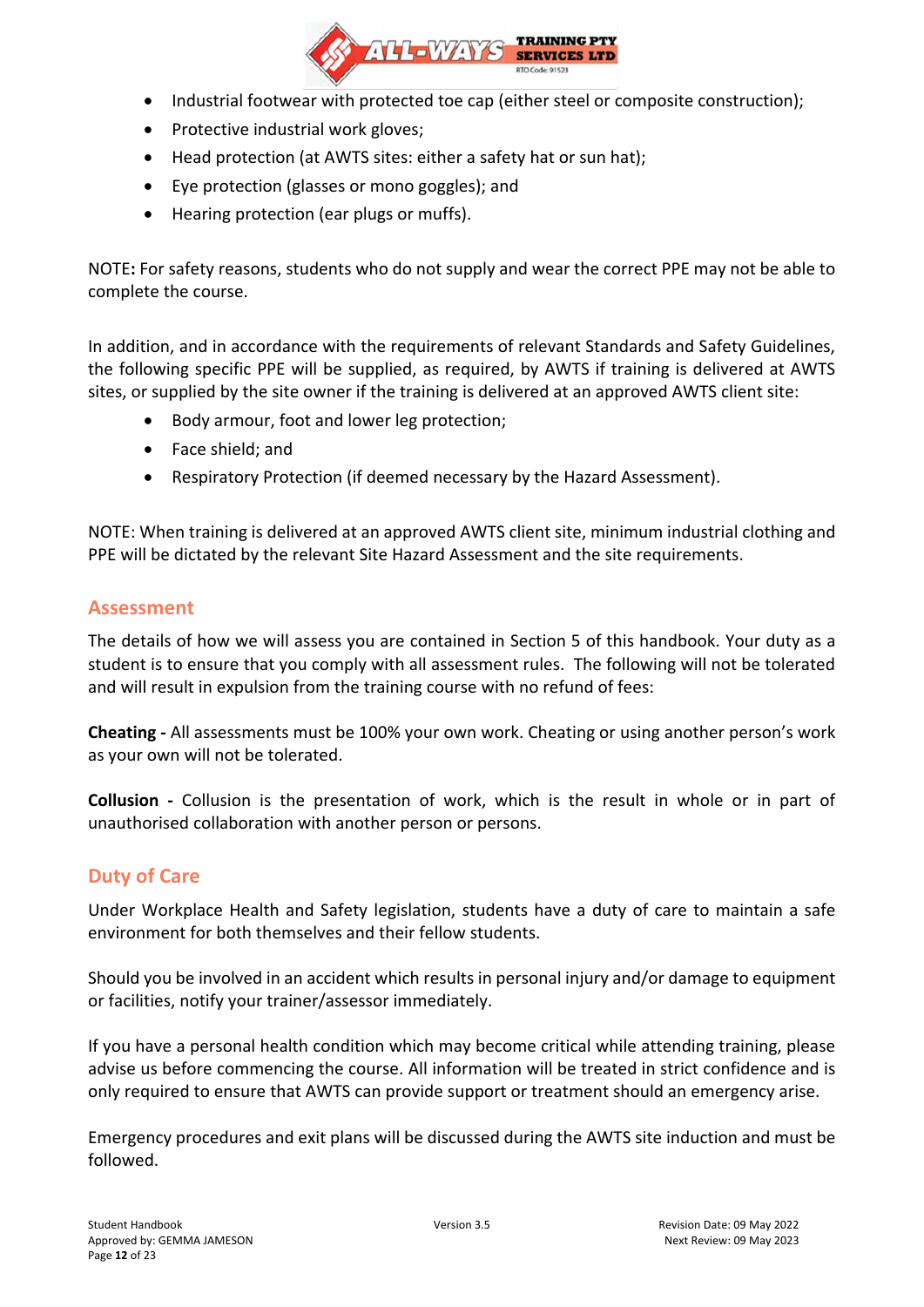

You have a duty to:

- Protect your own health and safety and to avoid adversely affecting the health and safety of any other person;
- Not wilfully or recklessly interfere or misuse anything provided by AWTS/WOMA in the interests of health, safety and welfare;
- Cooperate with health and safety directives given by staff of AWTS/WOMA;
- Ensure that you are not affected by the consumption of drugs or alcohol.

### <span id="page-12-0"></span>**Feedback**

AWTS values all feedback as it assists us with continuous improvement. Students are encouraged to provide any positive and/or constructive feedback they have about our courses and/or facilities.

Students will be provided with a questionnaire and opportunities to provide feedback during the course, however feedback can be provided at any time.

### <span id="page-12-1"></span>**Complaints**

We take all complaints very seriously and will work with you to resolve any issues as quickly as possible. If you have a complaint, please view our Complaints Policy on the AWTS [website.](https://www.all-waystraining.com.au/student-info/)

### <span id="page-12-2"></span>**Learner Support Services**

AWTS understands that there are times when personal issues may affect your ability to undertake your training. AWTS has identified a number of support services for students who have special needs or who require additional support and assistance to undertake or complete their learning. A list of External Support Services is available on our [website.](https://www.all-waystraining.com.au/student-info/)

### <span id="page-12-3"></span>**Making the Most of your Training**

We want you to get the most from your training opportunity. Please ensure that you:

- Attend all training sessions and complete all required reading and learning activities;
- Are a willing student;
- Work with fellow students;
- Respect the opinions of others;
- Ensure you have a clear understanding of the assessment requirements;
- Take responsibility for the quality of evidence that you submit to the assessor;
- Complete and submit all assessments and tasks on time, using clear and concise language;
- Be willing to speak to your trainer/assessor if you do not understand the training activity or assessment task.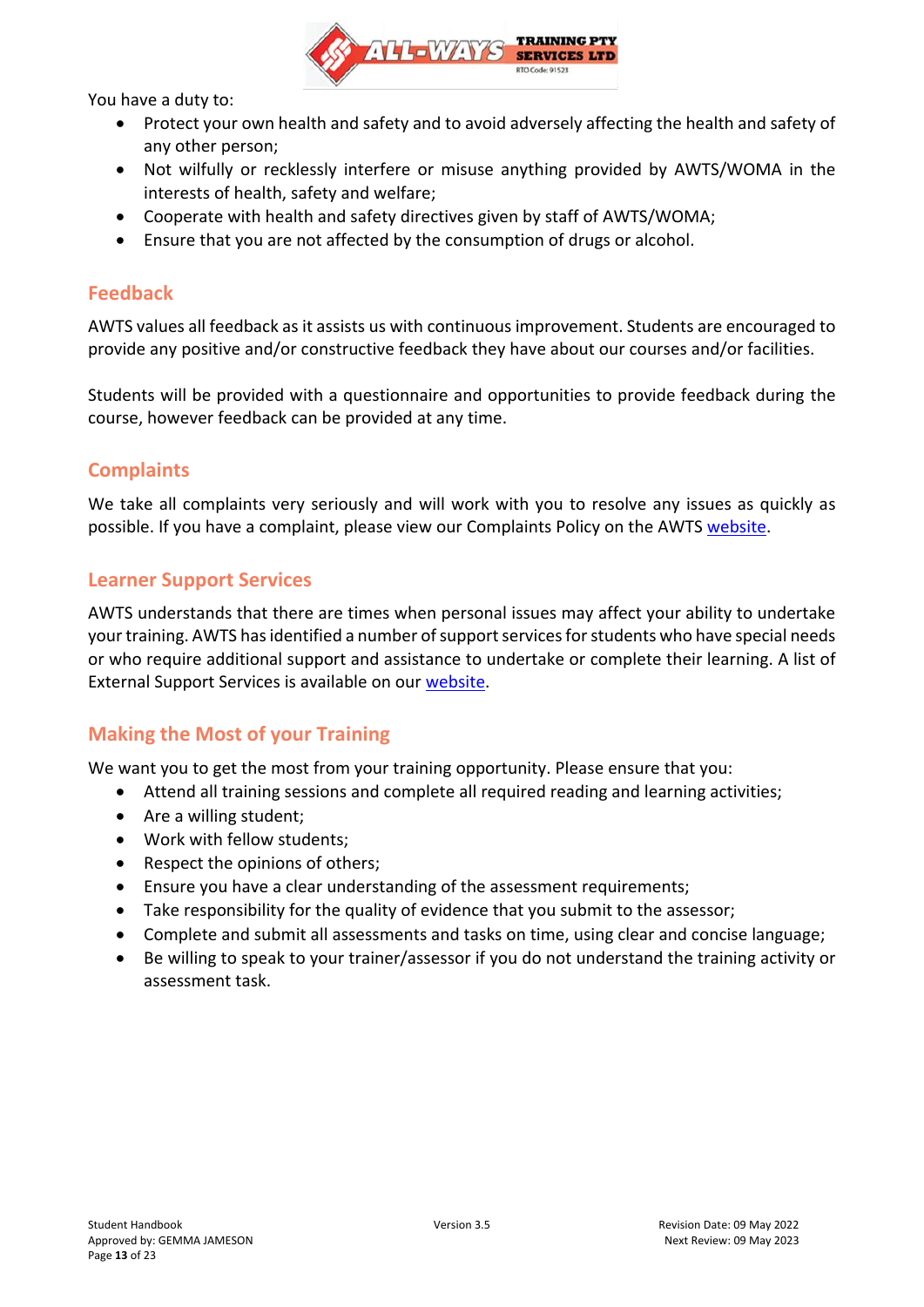

## <span id="page-13-0"></span>**Section 5: Course Information**

## <span id="page-13-1"></span>**Nationally Recognised Training Programs**

Nationally recognised training programs are competency based, meaning that assessments measure a student's ability to apply relevant knowledge and skills to perform workplace tasks (to a specified standard).

The specific skills and knowledge required for particular workplace activities are set out in Units of Competency which can be grouped together to formulate the completion of a nationally recognised qualification or skillset. Nationally recognised qualifications and skillsets are outlined in Training Packages. These can be viewed at [www.training.gov.au.](http://www.training.gov.au/)

Each qualification and skillset has a list of foundation skills which describe the non-technical skills and competencies that are important for effective and successful participation in the workforce. For each qualification and skillset there are specific foundation skills and these foundation skills are integrated within the assessment requirements of a nationally recognised course.

### <span id="page-13-2"></span>**Competency**

It is important to note that the rules and requirements of a Unit of Competency and a qualification or skillset are applied to all students regardless of where they are, or the mode of training delivery provided.

To be deemed competent in any Unit of Competency, a student must provide evidence of the required skills and knowledge to complete work tasks to the standard that is required in the workplace. Skills need to be demonstrated in a range of situations and environments (which could include simulated applications in a learning environment) over a period of time.

#### <span id="page-13-3"></span>**Evidence**

Evidence is the material proof that you have performed the specified competency or task to the required standard. Your evidence requirements will be determined by the Unit of Competency, employability skill requirements, industry expectations, Government regulations, and your qualifications and current experience. Evidence can take many forms and you will be required to present more than just one piece of evidence.

Assessment tools that we provide to you set out the exact requirements for evidence for each unit/course.

Your evidence must also demonstrate the following:

- That you can do the job or task to the required standard;
- Understanding of why the job should be done in a particular way;
- Able to handle unexpected issues or problems;
- Work well with others in a team-based environment;
- Do more than one thing at a time, e.g. perform the task and be aware of the occupational health and safety requirements; and
- Know the workplace rules and procedures.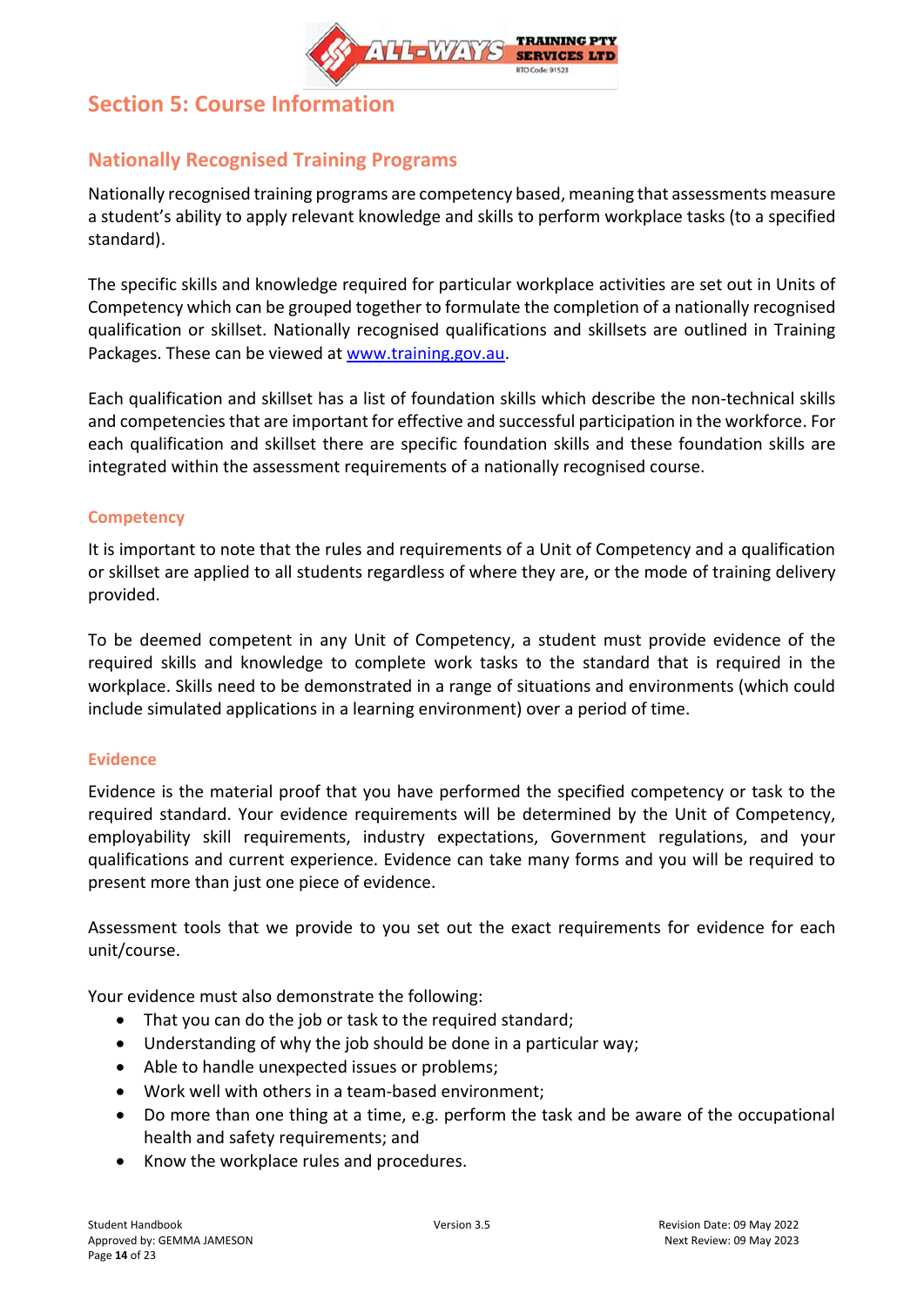

### <span id="page-14-0"></span>**Assessment**

Assessment is the process of collecting evidence and making judgement on whether competency has been achieved. It confirms whether a student has performed to the standards expected in the workplace and as expressed in relevant competency standards.

Assessment activities and expectations will be explained to students at course commencement and are outlined within learner/assessment resources. An assessor will also be available during the course if you have any questions.

Throughout the training program you will be assessed to see if you have gained the necessary skills and knowledge to achieve the qualification. Your trainer/assessor is required to ensure that the assessment tasks you undertake meet the national principles of assessment and rules of evidence.

Various assessment tasks and activities may be included in your assessment, such as:

- Observation of performance;
- Written activities;
- Written/oral questioning;
- Oral presentations;
- Workplace performance;
- Case studies;
- Role plays/simulations;
- Demonstration of skills; and
- Portfolio of evidence.

#### <span id="page-14-1"></span>**Reassessment**

A reassessment will take place when a student does not meet competency requirements during an assessment. Before reassessment, the trainer/assessor will provide feedback regarding the area deemed 'not yet competent'. During reassessment, students may be asked to repeat whole tasks or components of tasks and the trainer/assessor will be available for support and guidance throughout.

<span id="page-14-2"></span>If you would like to know more, our Assessment Policy can be viewed on our [website.](https://www.all-waystraining.com.au/student-info/)

#### **Assessment Results**

Assessment results will be provided to students as soon as is practical, usually at the end of the course. Assessment results are confidential at all times and will not be given to a third party unless a written request, signed by the student, has been received.

#### <span id="page-14-3"></span>**Appeals**

You have the right to appeal any assessment decision we make and all appeals will be handled promptly. If you would like know more, our Appeal Policy can be viewed on our [website.](https://www.all-waystraining.com.au/student-info/)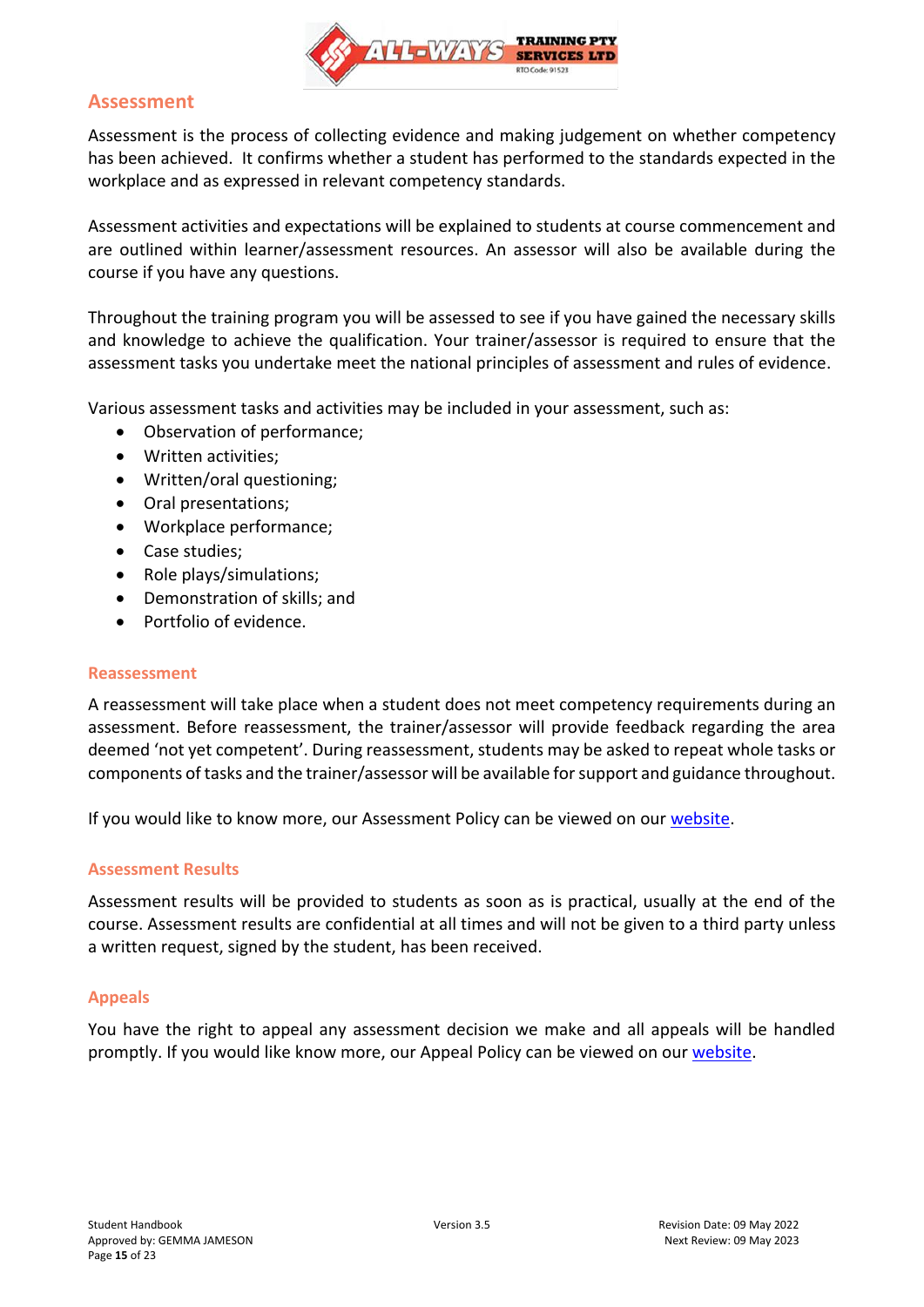

### <span id="page-15-0"></span>**Language, Literacy and Numeracy**

Each Training Package sets a minimum requirement in language, literacy and numeracy skills of students and AWTS must ensure that these requirements are met before a student commences a course.

AWTS has processes built into enrolment and training delivery strategies to identify potential learning support needs and gives opportunities for potential students and enrolled students to selfidentify where difficulties might exist.

Where a student self-identifies a language, literacy or numeracy support need, AWTS may use a document designed by an LLN Specialist to further assess student needs. AWTS will work with students to determine any learning needs before training commences so that we can offer the appropriate support. Students can discuss any language, literacy and numeracy concerns with our training staff in confidence.

AWTS makes appropriate concessions for students with language, literacy and numeracy difficulties but only where these concessions do not compromise the requirements of the relevant Training Package and the integrity, equity and fairness of assessment.

Where a student is deemed not to meet the minimum language, literacy and numeracy requirements, the student will not be able to enrol in the course and will be advised to undertake additional development before reapplying to enrol. Information about additional language, literacy and numeracy development can be obtained here:

<span id="page-15-1"></span>**Reading Writing Hotline** - 1300 655 506 <http://www.readingwritinghotline.edu.au/>

### **Special Needs and Reasonable Adjustments**

Students with any disabilities, impairments or special needs are encouraged to discuss their needs with AWTS at enrolment. AWTS will carefully consider 'reasonable adjustments' to learning and assessment processes where it will assist students in the completion of their qualification. There may however be circumstances where it is either not reasonable or reasonably practicable for AWTS to accommodate. Reasonable adjustments cannot compromise the integrity of competency-based training and assessment.

Due to Health and Safety Legislation and requirements of the job, students must be able to undertake the following physical duties:

- Climb on platforms;
- Stand for long periods of time;
- Support a pushing or pulling force;
- Lift, push and pull in accordance with Safe Work Australia Guidelines.

## <span id="page-15-2"></span>**Certificates**

### <span id="page-15-3"></span>**Types of Certification**

In general, two types of certificates are issued by AWTS and certificates can only be awarded in accordance with our approved qualification scope:

• **Statement of Attainment (SOA)** – issued under the Australian Qualification Framework (AQF) for nationally recognised training. Issued when a student is deemed competent in a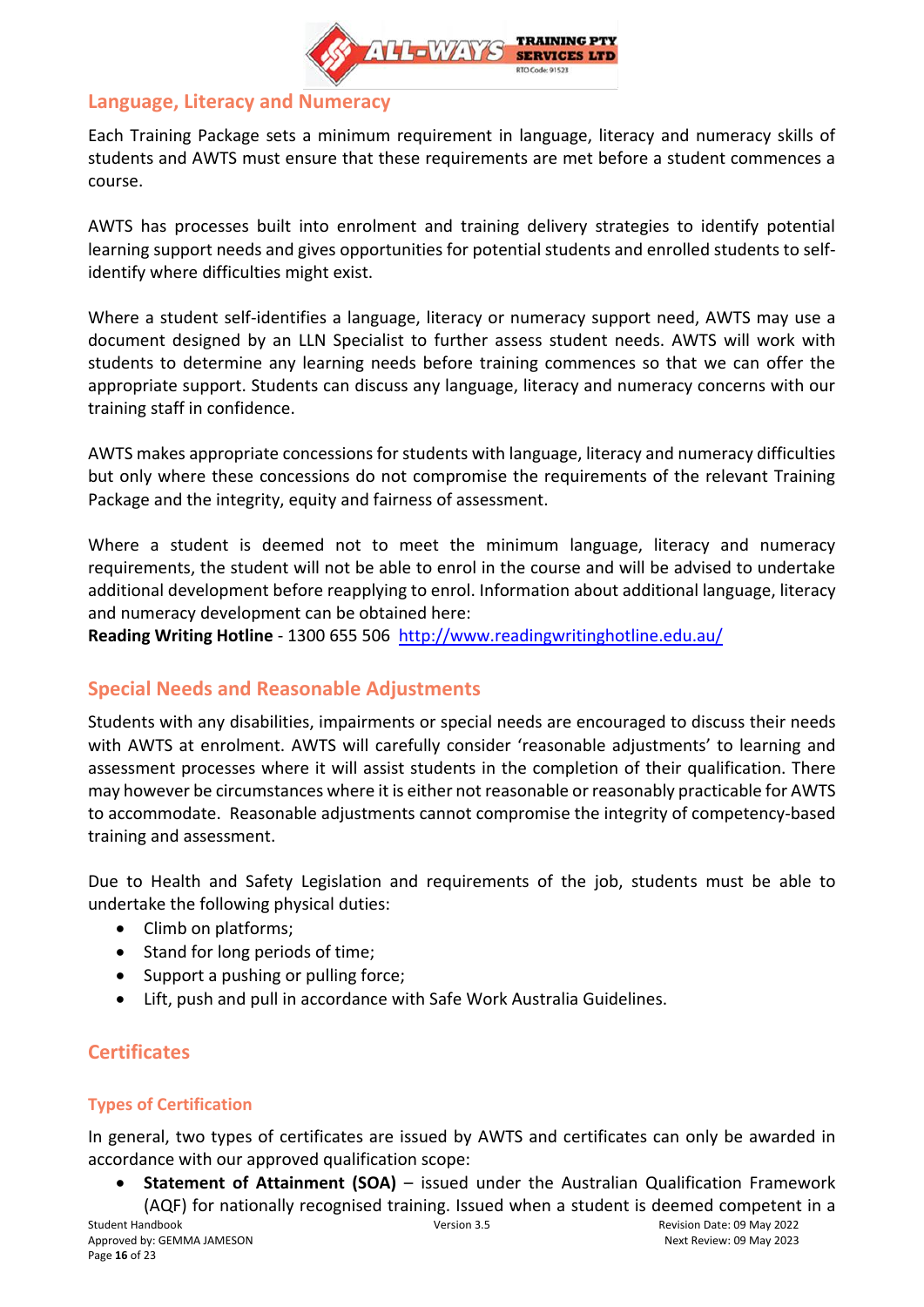

unit or a cluster of Units of Competency. Minimum achievement for an SOA is one Unit of Competency. You can request a SOA, upon successful completion of a Unit of Competency, at any time during your training.

• **Certificate of Attendance** – for non-nationally recognised training. Issued when a student attends a short course which is not within the Australian Qualifications Framework (AQF). To receive a Certificate of Attendance, the student must have a satisfactory attendance rate.

Certificates will be dated with the date the student is deemed competent. Certificates will be held until full payment is received.

Certificates will only be posted to students at their nominated postal address as shown on their enrolment form. The onus is on the student to ensure their address details are correct and to keep AWTS updated on any changes. Any changes from the address stipulated on the enrolment form for mailing of the certificate, must be advised to AWTS in writing.

Where a student's employer has paid for a course, a PDF copy of the certificate will be emailed to the employer, unless the student advises us otherwise. Certificates will not be sent to any third parties without the prior written permission from the student.

<span id="page-16-0"></span>Duplicate or replacement copies of certificates incur a fee.

### **Flexible Delivery**

AWTS offers various forms of delivery to accommodate the varying needs of students. Modes of delivery available for most courses include classroom environment (face-to-face), practical application, Recognition of Prior Learning (RPL), Credit Transfer (CT) or a combination of these.

### <span id="page-16-1"></span>**Recognition of Prior Learning (RPL)**

RPL is offered to all AWTS students. This means that students can submit evidence for a Unit(s) of Competency to be assessed by a qualified assessor, without completing the training.

Where a student believes they already hold the necessary knowledge and skills to match a Unit(s) of Competency or a qualification at the required standard, the student should contact AWTS for further information and an RPL application form.

#### <span id="page-16-2"></span>**Recognition Process**

Recognition is the determination, on an individual basis, of the competencies obtained by a student through:

- Previous formal training;
- Work experience; and/or
- Life experience.

RPL determines the subsequent advanced standing to which the student is entitled in relation to a course/qualification. The main focus of recognition is what has been learned rather than how, where or when it was learned. Recognition focuses on both the demonstration of competence and the currency of that competence to industry standards.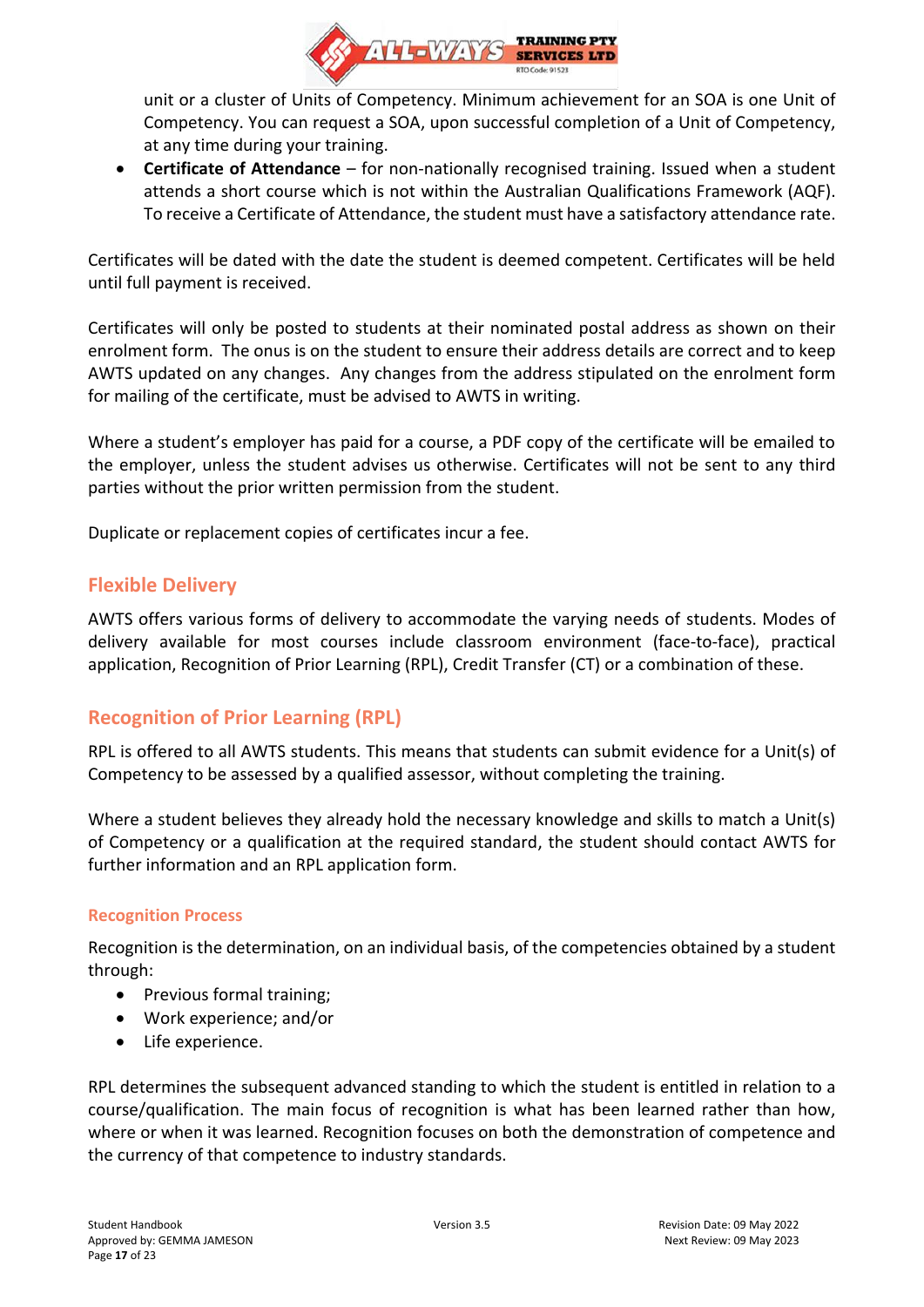

It is important to note that recognition is an assessment process not an assumption of competence. The onus is on the student to document and present quality evidence to justify a claim for recognition and present their case to the satisfaction of the assessor.

Any documents provided to support a claim of competency must be the originals rather than copies - original documents will be photocopied and returned to the student. It is also expected that any evidence submitted is the student's own and if any part of the work is the work of others, this should be formally acknowledged and advised.

NOTE: There are specific requirements regarding Verification of Competency (VOC) for the MSM Manufacturing Training Package and the related water jetting units of competency. Please contact us if you need more information in relation to VOC.

### <span id="page-17-0"></span>**Credit Transfer (CT)**

AWTS recognises AQF qualifications and Statements of Attainment issued by other Registered Training Organisations (RTOs). This is commonly referred to as Credit Transfer (CT). CT is applicable when a Statement of Attainment or qualification provided by a student has the same national competency codes as those that form part of the training and assessment program which the student is enrolled or is intending to enrol. Students are required to formally apply for CT and if successful, students are not required to undertake learning in the unit/s again.

AWTS can only offer CT for current release Units of Competency (UOC), under a skillset the student is enrolled in. A list of current UOC's for each skillset is available here: [www.training.gov.au.](http://www.training.gov.au/)

<span id="page-17-1"></span>Please contact use if you wish to apply for CT.

### **Trainers and Assessors**

All AWTS trainers and assessors are qualified in both training and assessment, and the vocational area in which they are delivering. They have a wealth of practical experience and have ongoing professional development plans to maintain their currency in industry.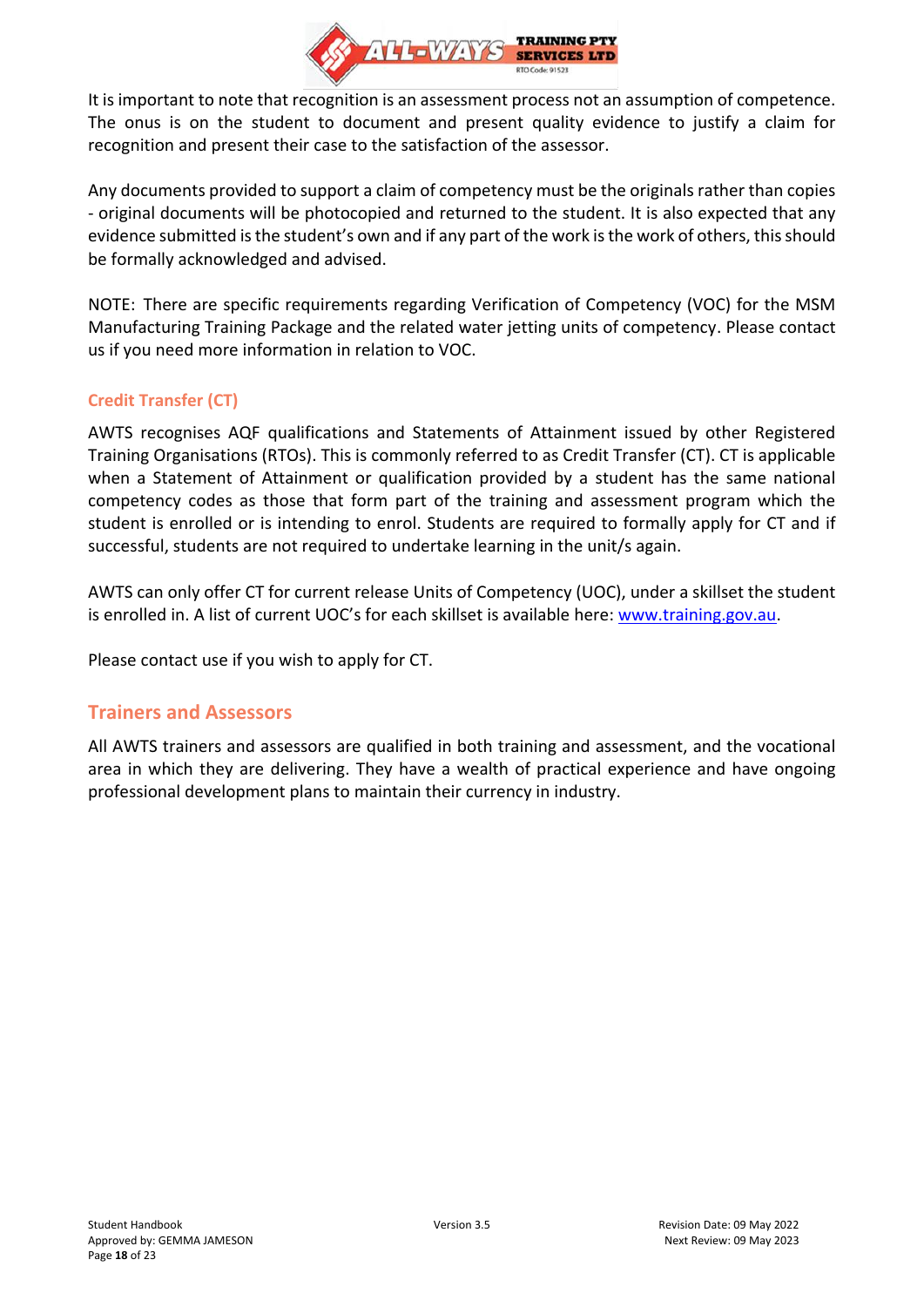

## <span id="page-18-0"></span>**Section 6: Policies and Additional Information**

The following additional information may be viewed on our [website:](https://www.all-waystraining.com.au/student-info/)

- Access & Equity Policy
- Appeals Policy
- Assessment Policy
- Complaints Policy
- Enrolment Policy
- Privacy Policy
- Records Management Policy
- Refund Policy
- Work Health and Safety Policy
- External Support Services
- Student Handbook (this document)

### <span id="page-18-1"></span>**Student Records**

AWTS maintains records for every student who undertakes any form of training and assessment with us. These records include your personal details provided to us, any training and assessment undertaken and completed. These records are available to you on request.

In accordance with Privacy laws and confidentiality requirements, your file is kept in a locked cupboard. Only those AWTS personnel who need to have access to your file for training and assessment purposes can access it. Information stored electronically is kept on a secure server and access is restricted to authorised employees. Where documents are required to be transferred to another location, personal information is transported securely in an envelope or document box. When records are sent through the post, trackable satchels are used.

No other person/student can or will have access to your personal records without your prior written permission.

### <span id="page-18-2"></span>**Course Fees**

Individual course fees can be viewed on our [website.](https://www.all-waystraining.com.au/calendar/) For corporate group bookings, please contact us to discuss your needs.

#### **Individual enrolments:**

Course fees are payable in advance and enrolments are considered tentative until payment is received. Payment can be made by Visa, MasterCard or direct bank deposit.

#### **Corporate booking enrolments:**

All fees must be paid prior to the course, or a Purchase Order must be received from an approved debtor, before enrolment will be confirmed. For all bookings over 2 days, a 30% non-refundable deposit is required at the time of the booking.

For both private and corporate accounts, certificates will **not** be issued until payment has been received.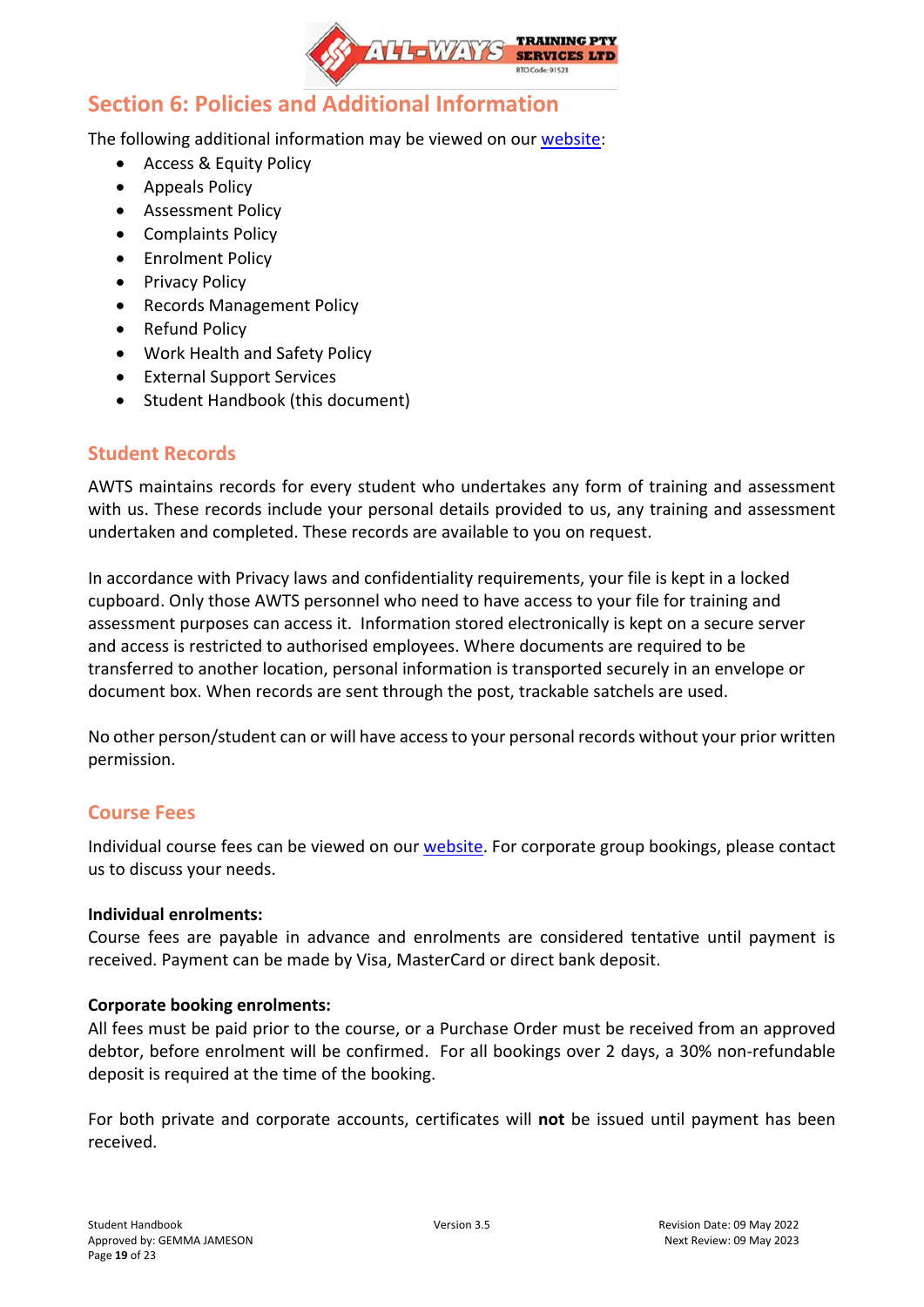

Our additional fees and charges are as follows:

| <b>Additional Fees &amp; Charges</b>                                                                                           | Cost<br>(incl. GST) |  |
|--------------------------------------------------------------------------------------------------------------------------------|---------------------|--|
| <b>Credit Transfer Assessment</b>                                                                                              | No charge           |  |
| RPL application per UOC                                                                                                        | \$1,300             |  |
| RPL application per Skillset - 4 Units of Competency                                                                           | \$2,500             |  |
| RPL application per Skillset - 5 Units of Competency                                                                           | \$3,000             |  |
| Transfer existing enrolment to a different student                                                                             | \$50                |  |
| Late Payment Fees (for each late payment) for payments over 90 days late.<br>Charged at \$40/month late after 90 days overdue. | \$40                |  |
| Document Re-Issue (where the original has already been sent to the student):                                                   |                     |  |
| Re-issuing a certificate or statement of attainment                                                                            | \$50                |  |
| Re-issue of HPWJ Pocket Card                                                                                                   | \$50                |  |

For corporate group bookings, additional fees may also apply including follow-up charges associated with late payment or non-payment, or to employ the services of a debt collection agency for non-payment of overdue fees.

<span id="page-19-0"></span>AWTS will apply any relevant statutory cooling off period.

## **Transfer of Enrolment**

If you need to change your course or course dates, the following conditions apply for a transfer of enrolment:

- a) **Transfer to another date** Students may transfer to another course date, providing they make a request in writing a minimum of 7 days in advance. The transfer is subject to course availability.
- b) **Transfer to another course** Students may transfer to another course, providing they make a request in writing a minimum of 7 days in advance. The transfer is subject to course availability.
- c) **Transfer to another student** Where a student wishes to transfer their enrolment to another person, or where a corporate client wishes to make changes to the students attending a course, they must make a request in writing a minimum of 7 days in advance. An administration fee of \$50, per new person enrolled, is applicable for all transfers to another student.

### <span id="page-19-1"></span>**Equal Opportunity**

AWTS is committed to equal opportunity policies and principles and will not tolerate discrimination or harassment.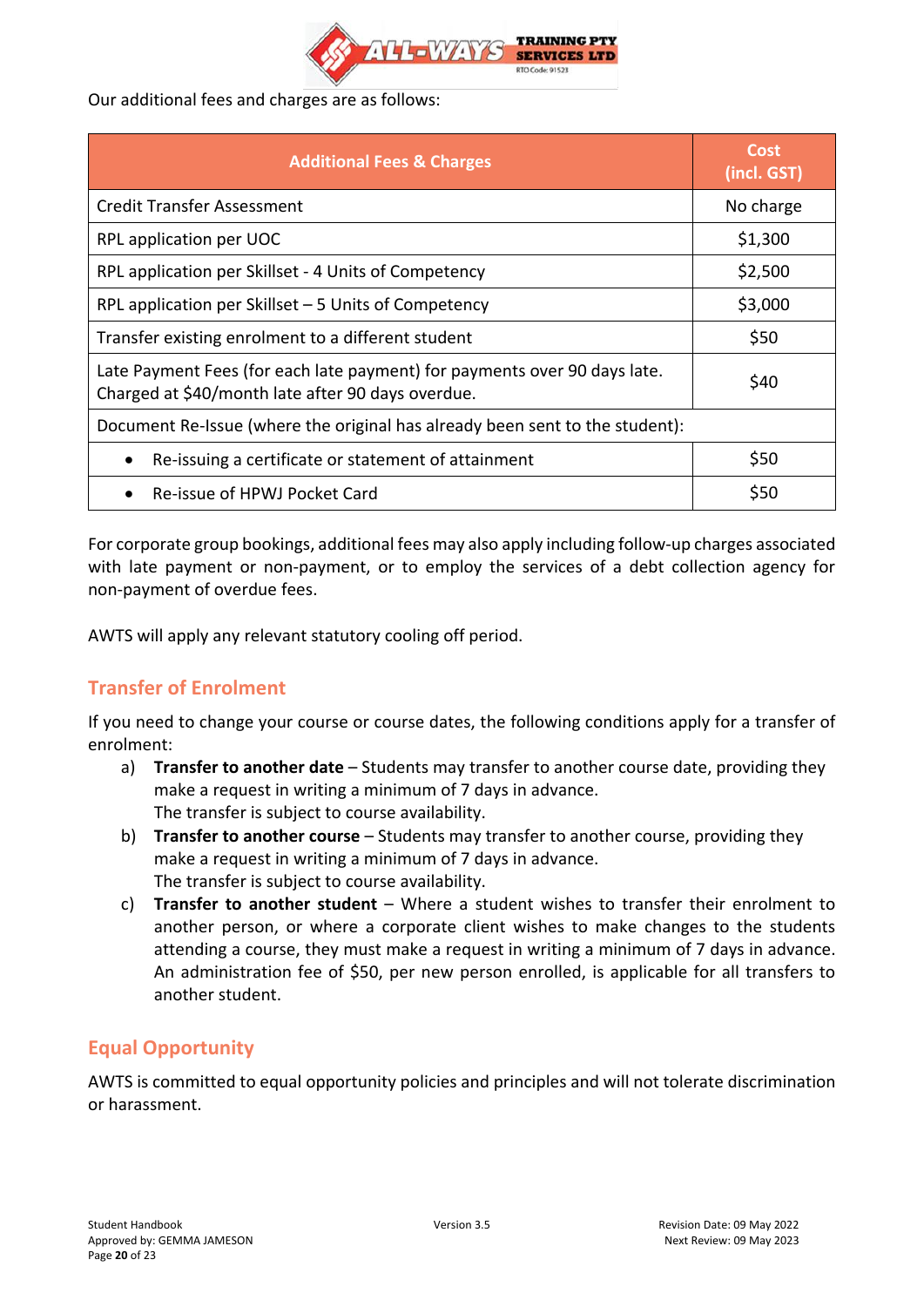

#### <span id="page-20-0"></span>**Rights and Responsibilities**

AWTS has a legal and moral obligation to provide equal opportunity in employment and a learning environment free from harassment for employees, contractors and students. AWTS recognises and respects the diversity of employees, contractors and students, and will provide a work/study environment free from harassment, vilification and bullying.

AWTS will:

- Ensure that employees, contractors and students understand that these types of actions and behaviour will not be tolerated in the work/study environment; and
- Request that any behaviour which could be considered harassment, vilification or bullying cease immediately.

If an employee, contractor or student feels harassed, vilified or bullied, they are encouraged to inform the person that their behaviour is unwanted, unacceptable and/or offensive. If the employee, contractor or student feels unable to approach the person, or if the behaviour continues following their request that the behaviour cease, the Director should be contacted.

As a student of AWTS, you have the responsibility to:

- Act to prevent harassment, discrimination and victimisation against others;
- Respect differences among staff, students and contractors, such as cultural and social diversity;
- Treat people fairly, without discrimination, harassment or victimisation;
- Refuse to join in with these behaviours;
- Support the person in saying no to these behaviours;
- Act as a witness if the person being harassed decides to lodge a complaint.

<span id="page-20-1"></span>A list of External Support Services is available on our [website.](https://www.all-waystraining.com.au/student-info/)

#### **Discrimination**

Discrimination is treating someone unfairly or harassing them because they belong to a particular group. It is against the law to discriminate against a person because of their age; sex; pregnancy; disability (includes, past, present or possible future disability); race; colour; ethnic or ethno-religious background, descent or nationality; marital status; sexuality or gender identification.

Direct and indirect discrimination are both against the law:

- **Direct discrimination means** treatment that is obviously unfair or unequal; and
- **Indirect discrimination means** having a requirement that is the same for everyone but has an effect or result that is unfair to particular groups.

#### <span id="page-20-2"></span>**Harassment**

In general, harassment is behaviour which is unwanted and that humiliates, offends or intimidates a person.

Examples of harassment include:

- Intrusive or inappropriate questions or comments about a person's private life;
- Unwanted written, telephone or electronic messages;
- Promises or threats to a person; and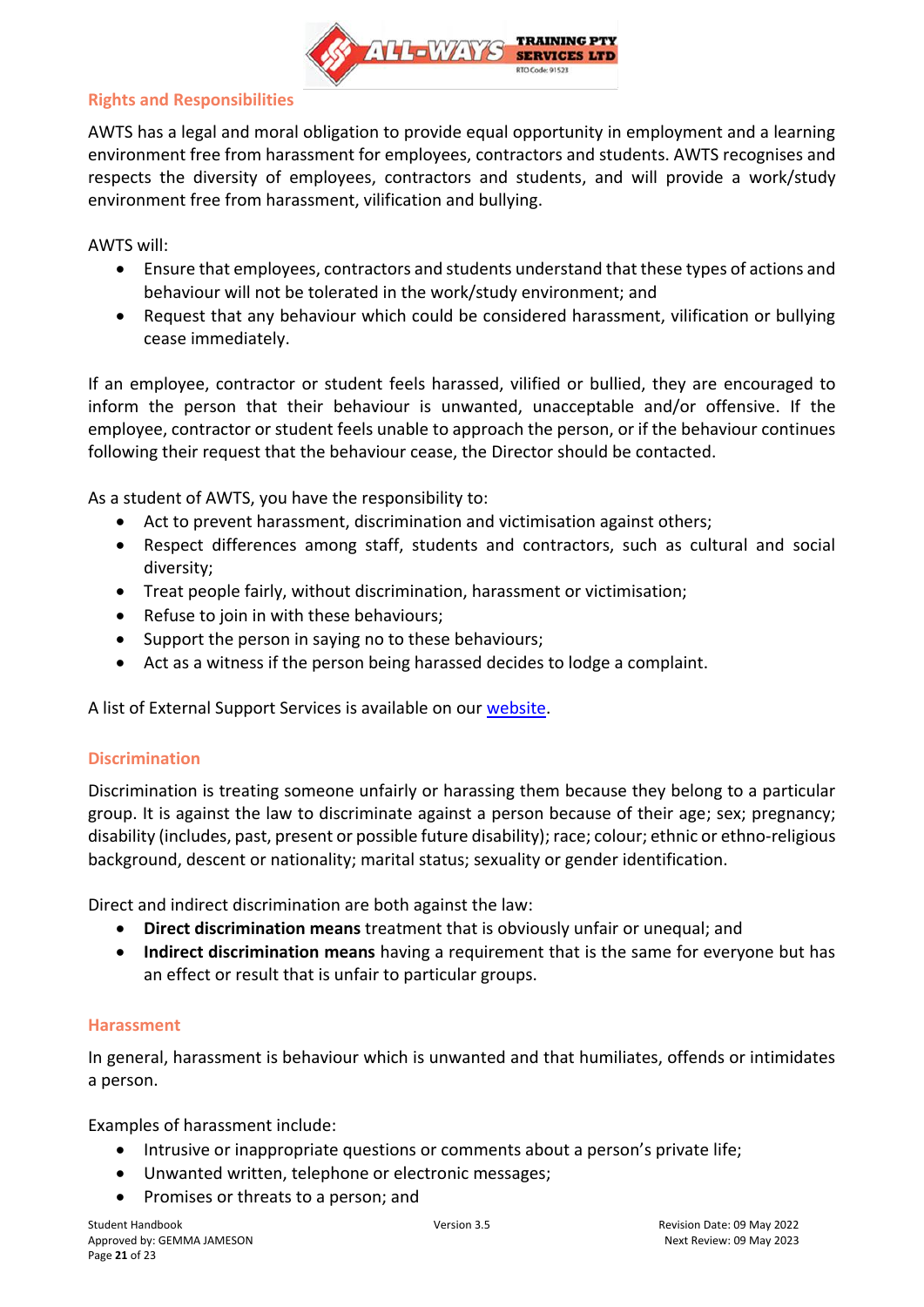

• Physical violence or the threat of physical violence or coercion.

### <span id="page-21-0"></span>**Vilification**

Vilification is the public act of a person which incites hatred towards, serious contempt for, or severe ridicule of, a person or group of persons on the grounds of race, sexuality, gender identification or HIV/AIDS status.

Examples of circumstances and behaviour that may constitute vilification are graffiti; speeches or statements made in public; abuse that happens in public, statements or remarks in a newspaper, journal or other publication, on radio, television or other widely accessed electronic media such as internet, email etc.; people wearing symbols, such as badges or clothing with slogans, in public; gestures made in public, posters or stickers in public space.

### <span id="page-21-1"></span>**Bullying**

Bullying behaviour can refer to the actions or behaviours of a person towards another that: intimidates, degrades or humiliates the other person. It may include: verbal abuse; behaviour intended to punish such as isolation, exclusion from workplace activities and "ganging up"; repeated "put-downs"; aggression; threats and poorly managed conflicts of opinion may be part of bullying behaviour. It can occur between people such as managers and employees or contractors, co-workers and students.

### <span id="page-21-2"></span>**Sexual Harassment**

AWTS will not tolerate any form of sexual harassment and seeks to ensure that the work and study environment is free from such harassment.

Sexual harassment is unlawful. The harasser may be held liable for unlawful actions and be required to pay damages. All employees, contractors and students have the right to work and study in an environment free from sexual harassment.

#### <span id="page-21-3"></span>**Forms of Sexual Harassment**

Sexual harassment may take many forms. Often people do not realise that their behaviour constitutes sexual harassment, but they must be aware that behaviour that is acceptable to one person may not necessarily be acceptable to another. Sexual harassment is any unwanted behaviour of a sexual nature by one person to another at work or in a work-related setting. Examples of sexual harassment include, but are not limited to:

- Insensitive jokes and pranks;
- Lewd comments about appearance;
- Unnecessary body contact;
- Displays of sexually offensive materials, for example, calendars or posters;
- Requests for sexual favours;
- Speculation about a person's private life and sexual activities;
- Threatened or actual sexual violence; and
- Threat of dismissal, loss of opportunity or similar, for refusal of sexual favours.